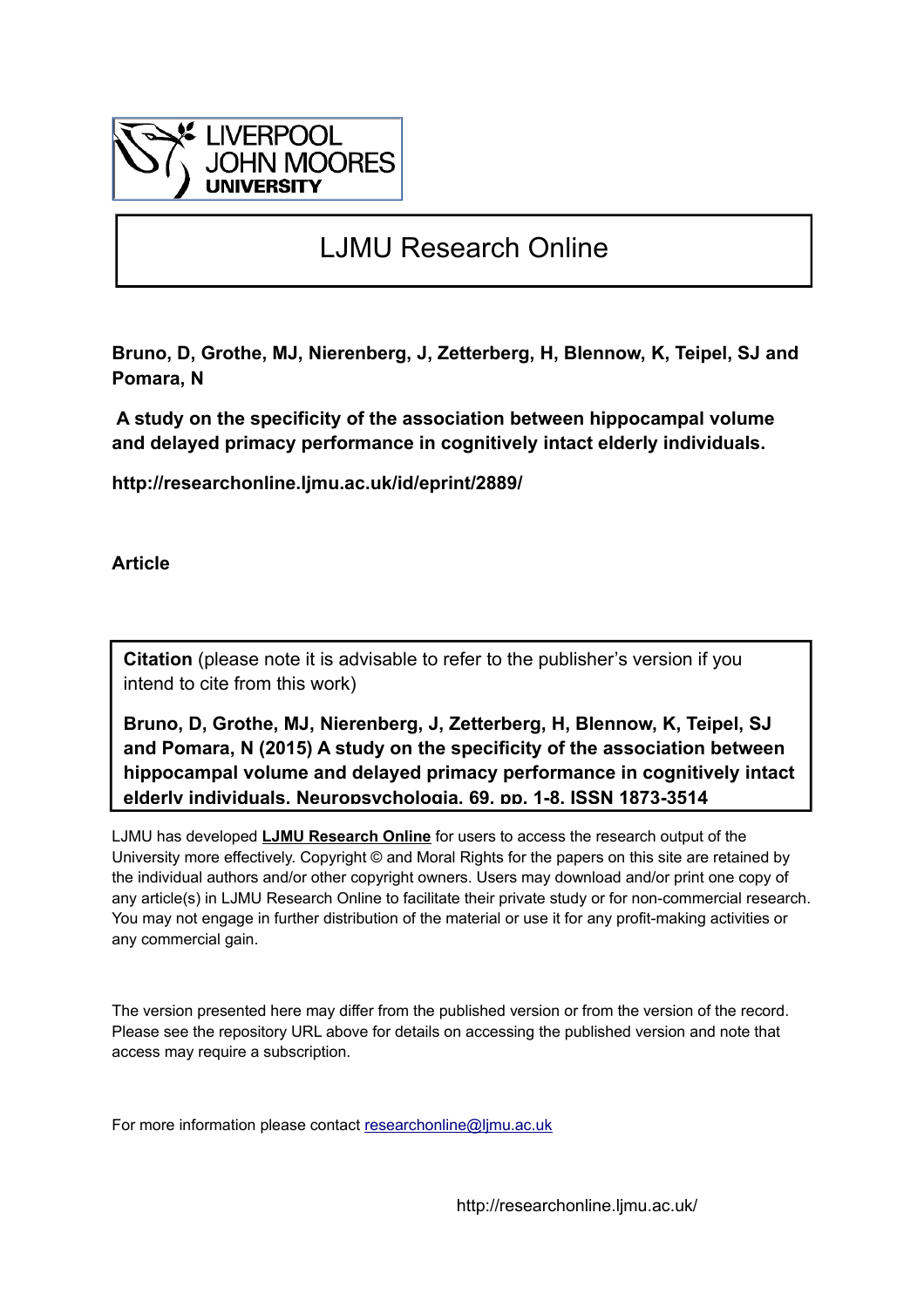### RUNNING HEAD: HIPPOCAMPAL SIZE AND DELAYED PRIMACY

A study on the specificity of the association between hippocampal volume and delayed primacy performance in cognitively intact elderly individuals

Davide Bruno<sup>1</sup>, Michel J. Grothe<sup>2</sup>, Jay Nierenberg<sup>3,4</sup>, Henrik Zetterberg<sup>5,6</sup>, Kaj Blennow<sup>5</sup>, Stefan Teipel<sup>2,7</sup>, Nunzio Pomara<sup>3,4</sup>

<sup>1</sup> Department of Psychology, Liverpool Hope University, Liverpool, UK

<sup>2</sup> German Center for Neurodegenerative Diseases (DZNE) – Rostock/Greifswald, Rostock, Germany

<sup>3</sup> Nathan Kline Institute for Psychiatric Research, Orangeburg, NY, USA

<sup>4</sup> Department of Psychiatry, School of Medicine, New York University, New York City, NY,

USA

<sup>5</sup> Clinical Neurochemistry Laboratory, Institute of Neuroscience and Physiology, Department of Psychiatry and Neurochemistry, The Sahlgrenska Academy, University of Gothenburg, Mölndal, Sweden

<sup>6</sup> UCL Institute of Neurology, London, UK

7 Department of Psychosomatic Medicine, University of Rostock, Rostock, Germany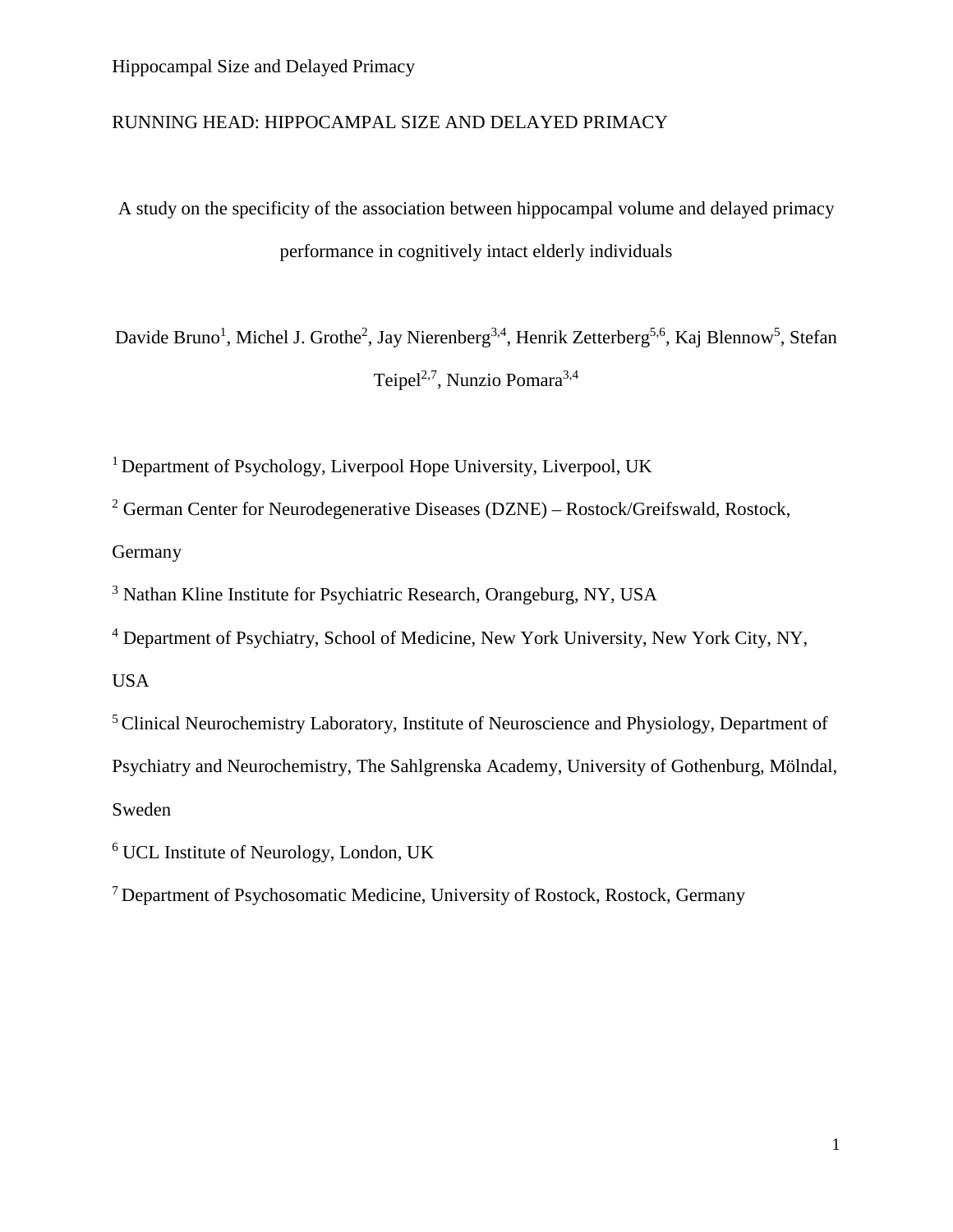Corresponding Author:

Davide Bruno

Department of Psychology, Liverpool Hope University

Hope Park, Liverpool, L16 9JD

Phone: 0044 (0)151 2913832

Email: brunod@hope.ac.uk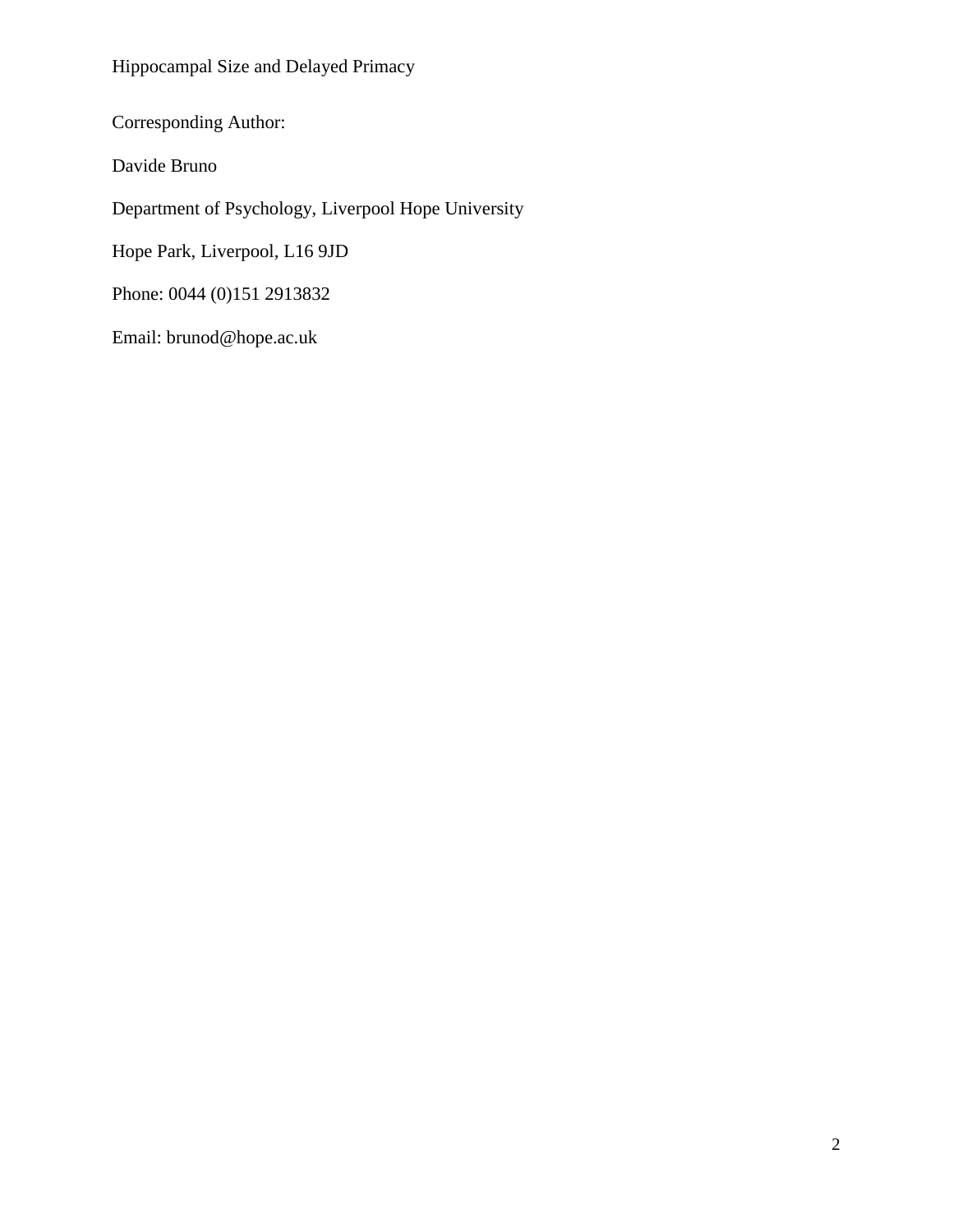#### Abstract

Delayed recall at the primacy position (first few items on a list) has been shown to predict cognitive decline in cognitively intact elderly participants, with poorer delayed primacy performance associated with more pronounced generalized cognitive decline during follow-up. We have previously suggested that this association is due to delayed primacy performance indexing memory consolidation, which in turn is thought to depend upon hippocampal function. Here, we test the hypothesis that hippocampal size is associated with delayed primacy performance in cognitively intact elderly individuals.

Data were analyzed from a group (N=81) of cognitively intact participants, aged 60 or above. Serial position performance was measured with the Buschke selective reminding test (BSRT). Hippocampal size was automatically measured via MRI, and unbiased voxel-based analyses were also conducted to explore further regional specificity of memory performance. We conducted regression analyses of hippocampus volumes on serial position performance; other predictors included age, family history of Alzheimer's disease (AD), *APOE* ε4 status, education, and total intracranial volume.

Our results collectively suggest that there is a preferential association between hippocampal volume and delayed primacy performance. These findings are consistent with the hypothesis that delayed primacy consolidation is associated with hippocampal size, and shed light on the relationship between delayed primacy performance and generalized cognitive decline in cognitively intact individuals, suggesting that delayed primacy consolidation may serve as a sensitive marker of hippocampal health in these individuals.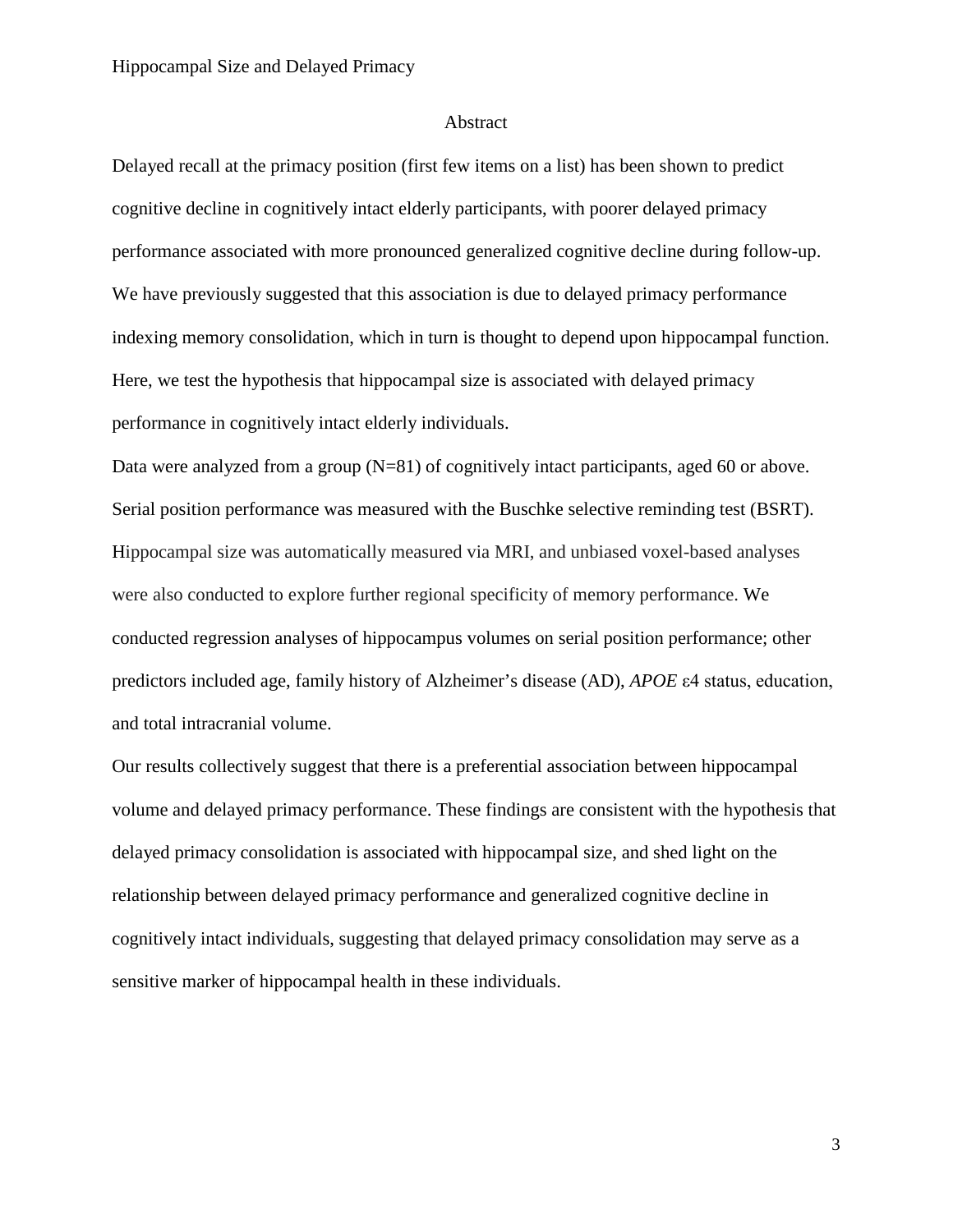## Keywords

Serial Position; Primacy; Hippocampus; Structural MRI.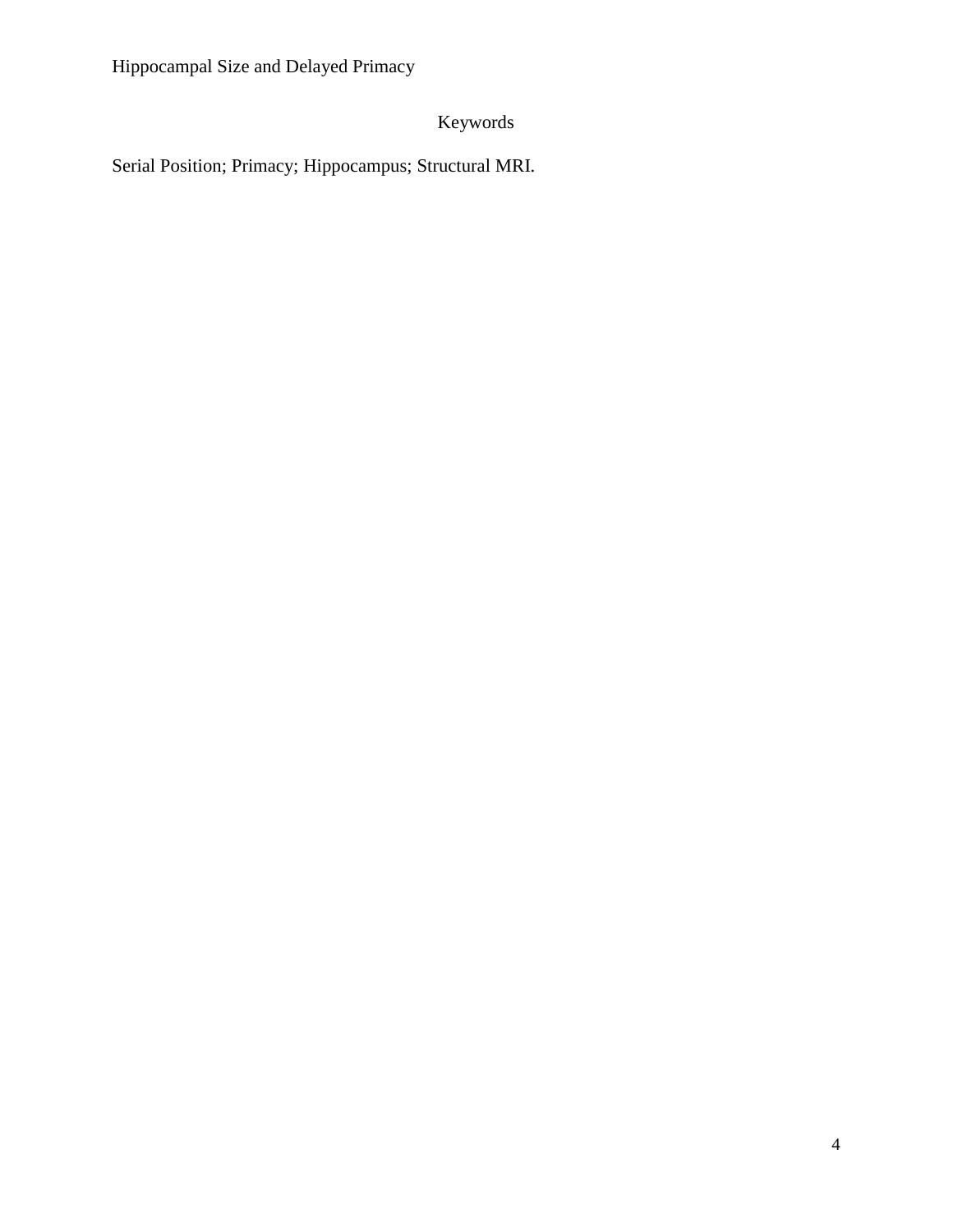#### Introduction

A decline in episodic memory performance is an early key symptom in Alzheimer's disease (AD) and is considered critical for the prediction of the disease (e.g., e.g., McKhann et al., 2011; Sperling et al., 2011), especially when memory is tested after a delay ( [Gomar,](http://www.ncbi.nlm.nih.gov/pubmed?term=Gomar%20JJ%5BAuthor%5D&cauthor=true&cauthor_uid=21893661) [Bobes-](http://www.ncbi.nlm.nih.gov/pubmed?term=Bobes-Bascaran%20MT%5BAuthor%5D&cauthor=true&cauthor_uid=21893661)[Bascaran,](http://www.ncbi.nlm.nih.gov/pubmed?term=Bobes-Bascaran%20MT%5BAuthor%5D&cauthor=true&cauthor_uid=21893661) [Conejero-Goldberg,](http://www.ncbi.nlm.nih.gov/pubmed?term=Conejero-Goldberg%20C%5BAuthor%5D&cauthor=true&cauthor_uid=21893661) [Davies](http://www.ncbi.nlm.nih.gov/pubmed?term=Davies%20P%5BAuthor%5D&cauthor=true&cauthor_uid=21893661) & [Goldberg,](http://www.ncbi.nlm.nih.gov/pubmed?term=Goldberg%20TE%5BAuthor%5D&cauthor=true&cauthor_uid=21893661) 2011). Recently, Bruno, Reiss, Petkova, Sidtis and Pomara (2013) have shown that a detailed analysis of serial position performance in delayed recall tests is more sensitive to the prediction of subsequent cognitive decline in healthy elderly subjects compared to total delayed recall performance. Serial position refers to the pattern in free recall whereby early-list items (primacy) and late-list items (recency) are remembered better than items learned in the middle (Murdock, 1962; Glanzer, 1972). Bruno et al. (2013), using a verbal memory task, tested a group of cognitively intact individuals over a span of up to seven years and showed that delayed recall at the primacy position was a better predictor of generalized cognitive decline than total memory performance, or performance anywhere else on the list (e.g., recency). Poorer delayed primacy recall was associated with greater subsequent decline.

Bruno et al. (2013) argued that the predictive advantage of delayed primacy performance over the other memory indices, including immediate primacy performance, was due to its reliance upon memory consolidation (McGaugh, 2000). Primacy effects are typically explained as a consequence of increased opportunities for rehearsal of early list items as compared to items learned later (Rundus, 1971; Tan & Ward, 2000). More rehearsal is expected to lead to better encoding of the information and, consequently, stronger memories, although alternative interpretations have also been put forward (e.g., Brown, Neath & Chater, 2007). If the value of primacy performance in predicting cognitive decline were due to its ability to index effective use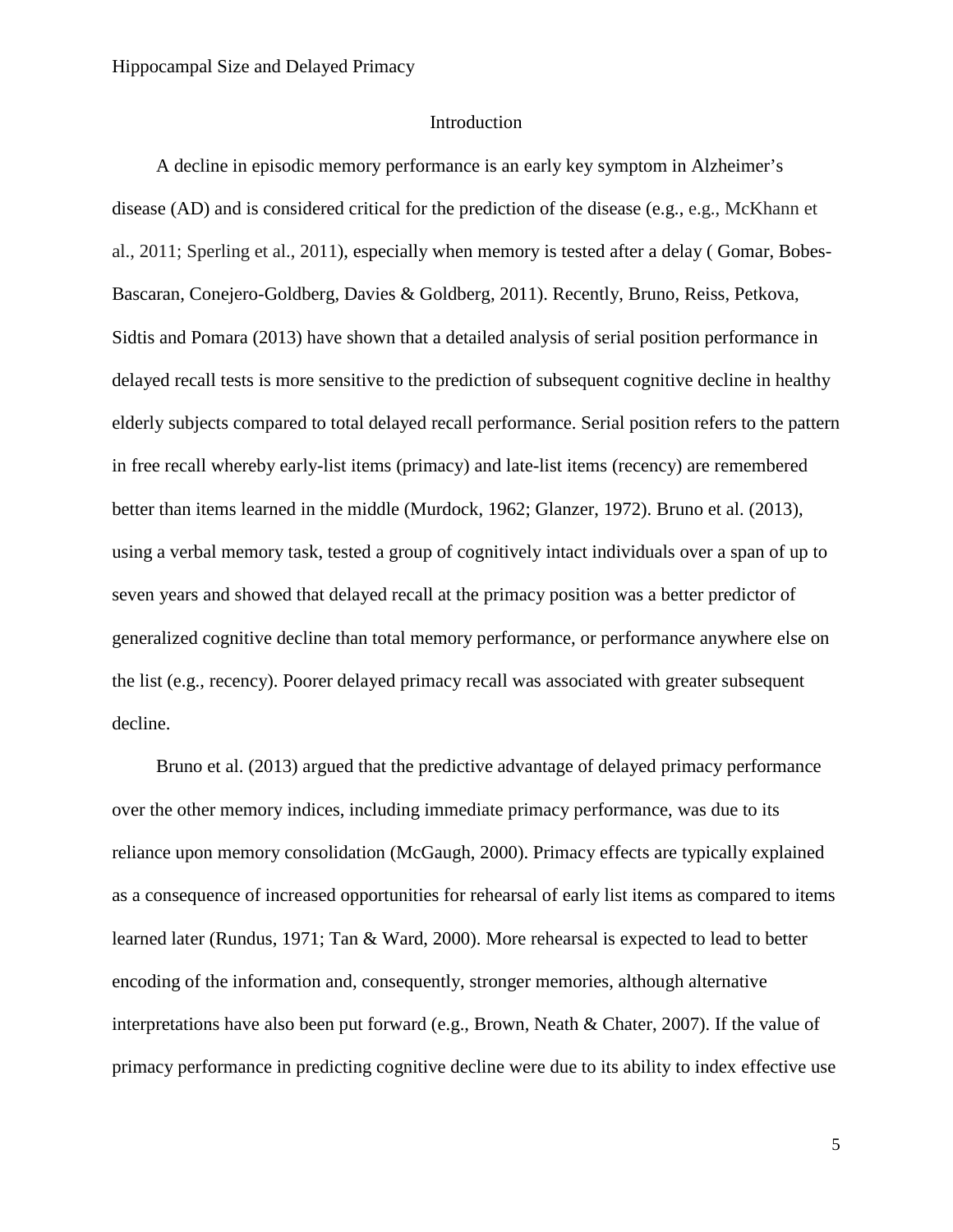of rehearsal strategies, then little predictive difference would be expected between immediate and delayed primacy. However, since Bruno et al. (2013) isolated *delayed* primacy performance as the best predictor of subsequent generalized cognitive ability, it is arguable that a process of consolidation, requiring time and structural changes to stabilize memory traces and render them more resistant to interference, is required.

Consolidation is thought to depend upon hippocampal function (Wixted, 2004; Wixted  $\&$ Cai, 2013) and Bruno et al. (2013) have suggested that the assessment of delayed primacy performance could work as a proxy measure for hippocampal integrity. Associations between the hippocampus and primacy have been reported in the literature, albeit with mixed methods and results. Hermann et al. (1996) conducted a study to examine serial position performance in participants who underwent anterior temporal lobectomy, including resection of the hippocampus. Hermann et al. (1996) measured memory over five learning trials with the California Verbal Learning Test (CVLT), and observed a drop in primacy performance (first four words), which they interpreted as a loss of consolidation ability, only in those participants who underwent resection of the left hippocampus when this was not sclerotic prior to the surgery. In other words, only the removal of a relatively healthy left hippocampus caused a drop in primacy recall performance in the participants. In contrast, Albuquerque, Loureiro and Martins (2008), also using the CVLT, reported that only participants with focal frontal lesions, but not participants with mesotemporal lesions, showed reduced primacy performance.

In a study using functional magnetic resonance imaging (fMRI), Strange, Otten, Josephs, Rugg and Dolan (2002) tested 14 healthy participants, aged 19 to 32. Participants were asked to learn a set of 12 words and then free recall the words; this procedure was repeated over 30 consecutive trials. Strange et al. (2002) found that retrieval of early list items (first two items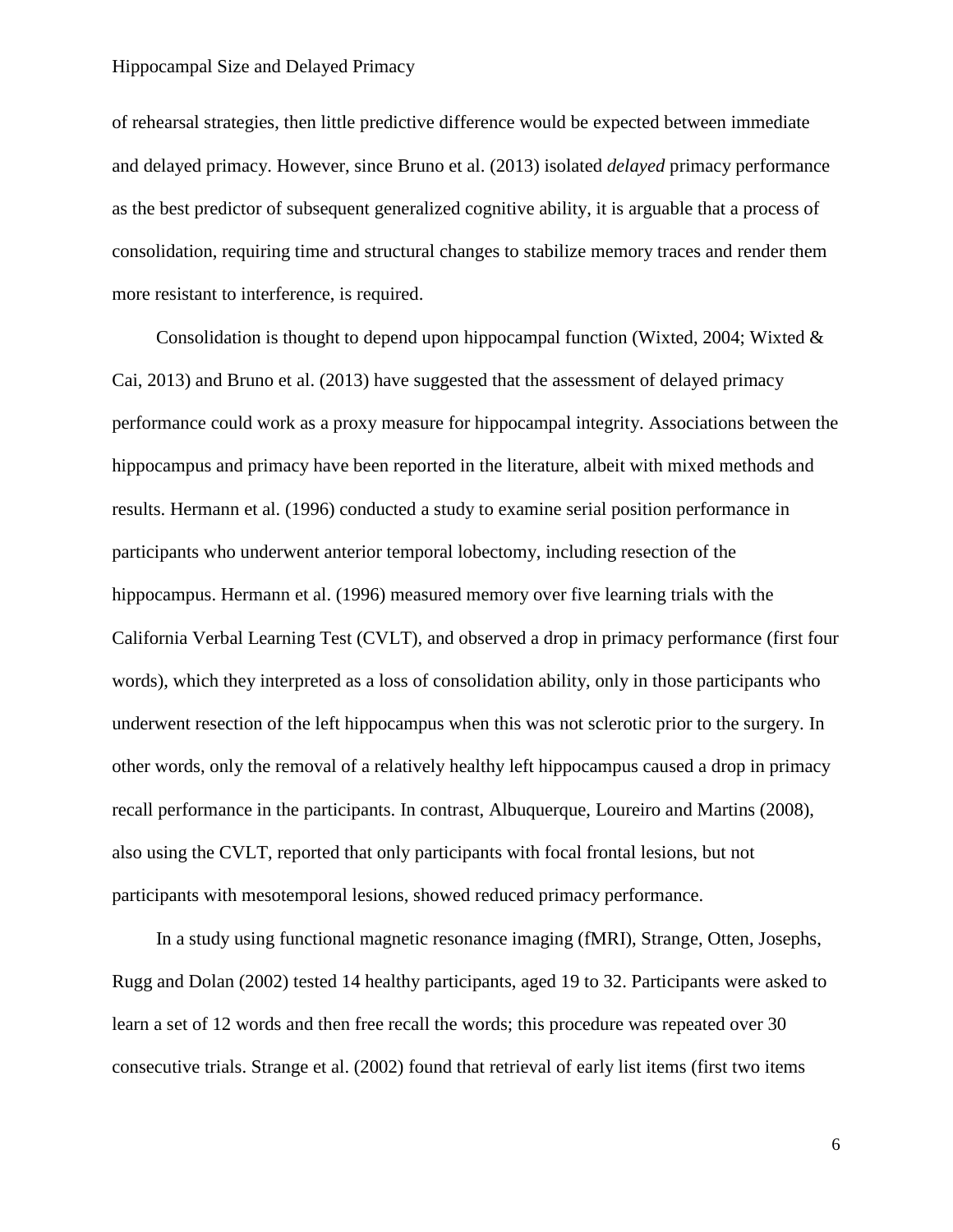were classed as primacy) was associated with activation of the right anterior hippocampus, the posterior fusiform, and parahippocampal areas (bilaterally), but that these areas were not engaged with retrieval of later words. In contrast, Talmi, Grady, Goshen-Gottstein and Moscovitch (2005), who also tested young adults ( $n=10$ ) with fMRI, found that primacy items were associated with left hippocampal activation in a series of recognition memory tasks.

Despite some inconsistencies, there is evidence that hippocampal integrity is associated with successful retrieval of primacy items. Therefore, following Bruno et al. (2013), we hypothesize that hippocampal size should predict the likelihood of successful retrieval of primacy words in a delayed memory task in a group of cognitively intact elderly volunteers. Moreover, considering the prominence of delayed performance, we hypothesize that hippocampal volume should be a better predictor of primacy performance after a delay as compared to primacy performance immediately after study (consolidation hypothesis). Finally, we also hypothesize (primacy specificity hypothesis) that there should be a special relationship between the hippocampus and delayed primacy performance, but not between the former and delayed recall performance for items learned afterwards (non-primacy).

To test our hypotheses, we examined the relationship between hippocampal gray matter volume and delayed primacy performance in two groups of participants who were cognitively intact and at least 60 years of age. The first group comprised 54 individuals, originally enrolled as controls for a study on Major Depressive Disorder (MDD), whereas the second group consisted of 28 volunteers recruited for a study on the effects of benzodiazepines on cognition (all tested prior to drug/placebo administration). These two groups were merged for the purpose of the present study. To estimate the specificity of the relationship between delayed primacy performance and hippocampal size, we employed a number of relevant control variables in our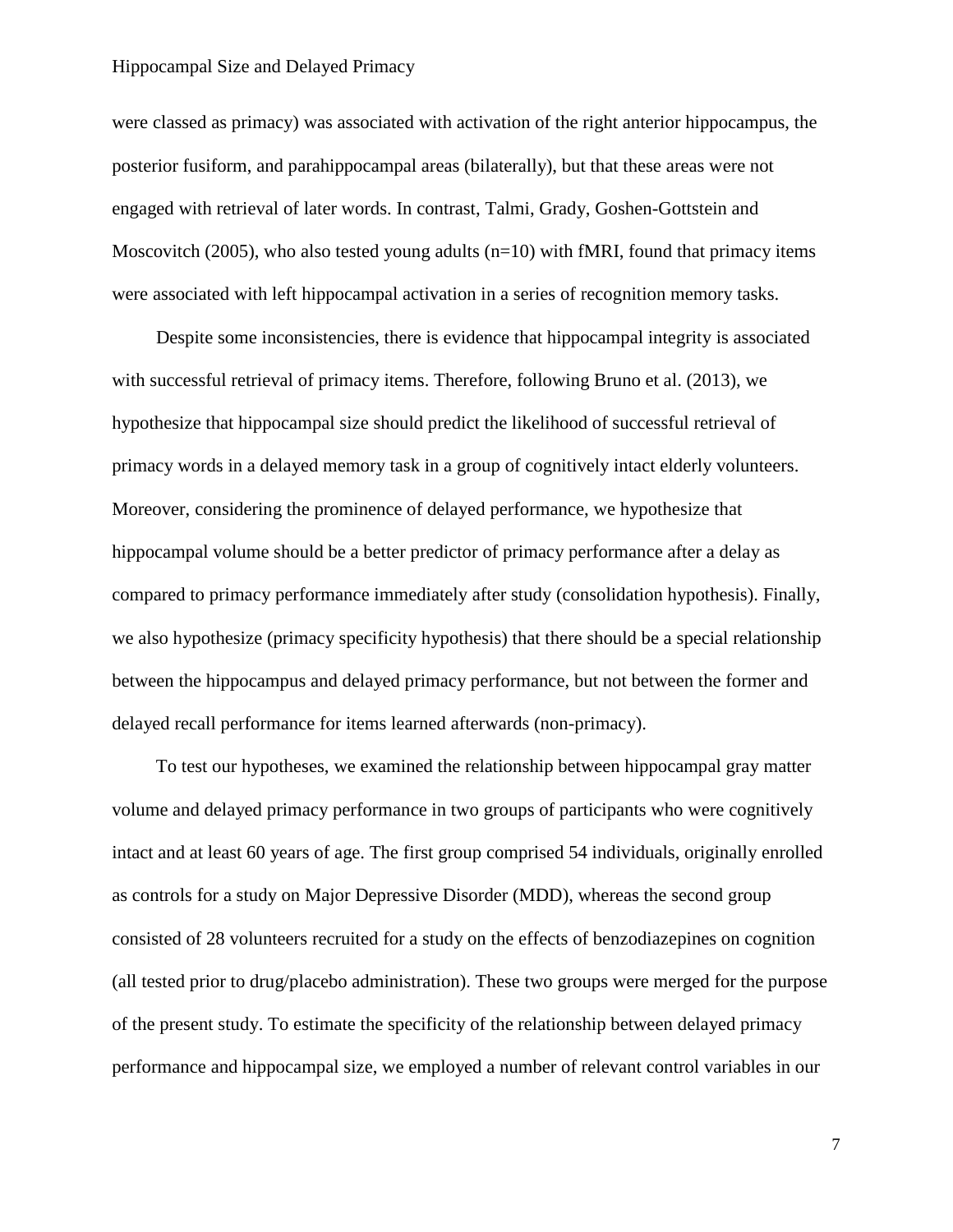analyses, and also explored separately the potential impact on memory of potential indicators of AD-related pathology (see Methods), such as *APOE* ε4 status (e.g., Corder et al., 1993).

Memory performance was measured with the Buschke Selective Reminding Test (BSRT; Buschke & Fuld, 1974). The BSRT (see Procedure), despite some minor differences, is analogous to the test used in Bruno et al. (2013; i.e., Rey Auditory Verbal Learning Test). Primacy was defined as the first four words on the study list, and the delayed task occurred roughly 15-20 minutes after the end of the learning trials. The study prediction was that larger hippocampal volumes would be associated with more primacy words retrieved in the delayed task.

#### Methods

*Subjects*. Participants in the first group were recruited via advertisements in local newspapers and flyers, or from the Memory Education and Research Initiative (MERI) program at the Nathan Kline Institute for Psychiatric Research; participants' recruitment was part of a study on late-life MDD (Bruno et al., 2012; Bruno, Nierenberg, Ritchie, Lutz & Pomara, 2012; Pillai et al., 2012; Pomara et al., 2012). All participants provided formal consent prior to testing and received compensation for up to \$450.00 for their time and efforts. A total of 133 participants were recruited for the study. In order to maintain a cognitively intact sample without major indication of cerebrovascular disease, we excluded participants who presented MRI evidence of confluent deep or periventricular white matter hyperintensities, defined as one or more hyperintense lesions measuring at least 10 mm in any direction on the FLAIR scan (see MRI Acquisition below), or had a Mini-Mental State Examination (MMSE) score below 28. Excluding participants with MDD left us with a total of 54.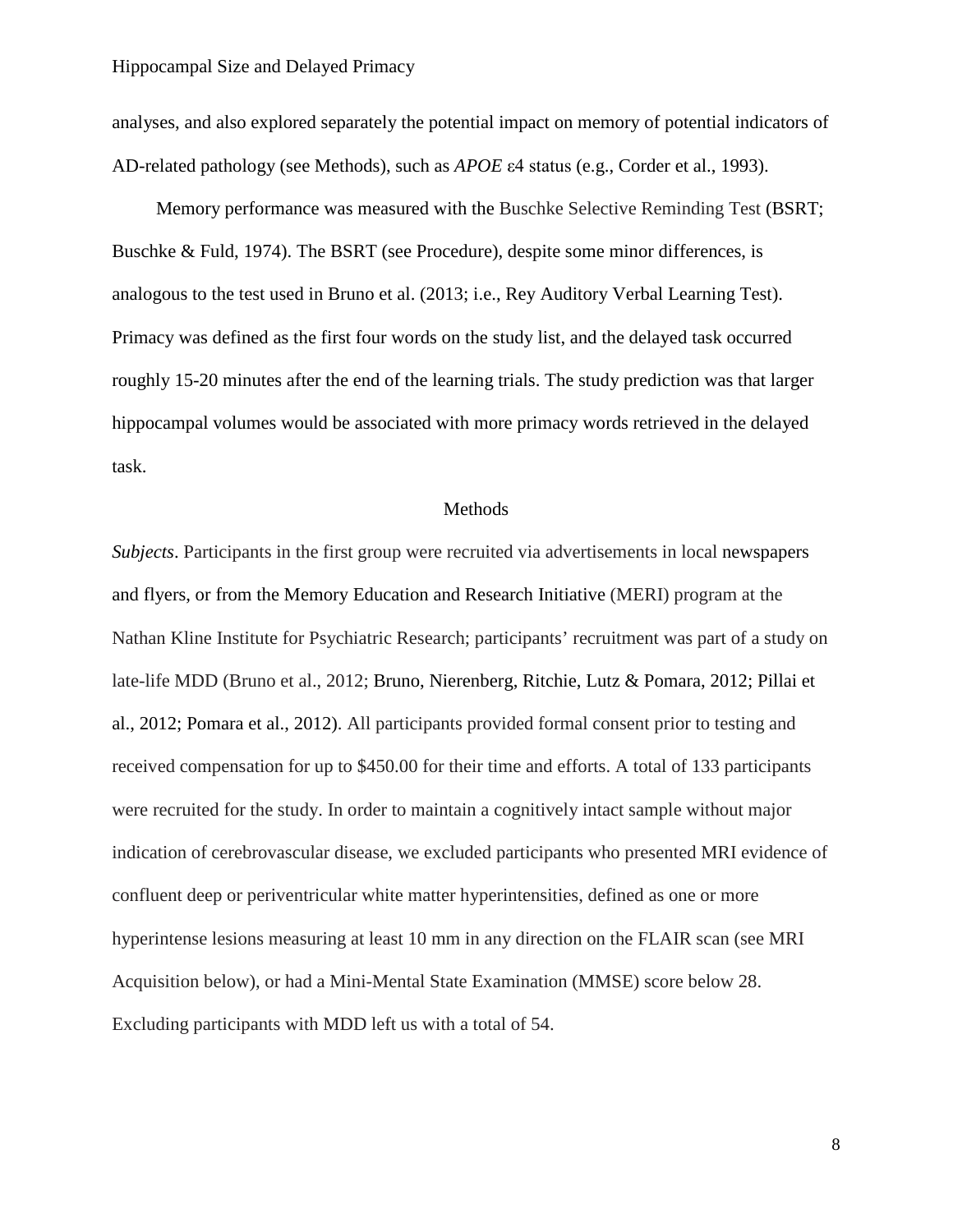For the second group, a total of 76 participants were recruited originally through advertisement. All participants formally and in writing consented prior to testing and were paid \$200 for their time and efforts. Participants' recruitment was for a study on the combined effects of Lorazepam and APOE variants on cognition (Pomara, Willoughby, Wesnes, Greenblatt & Sidtis, 2005; Pomara, Facelle, Roth, Willoughby, Greenblatt & Sidtis, 2006), but all data analysed here was taken from baseline performance on week 1 (i.e., prior to drug/placebo administration). Participants did not show any cognitive impairment, and were free of significant neurological or medical illnesses, as determined by laboratory tests and medical examination; they were not currently using any psychotropic medication, as determined by a urine toxicology exam; and did not meet the DSM-IV criteria for a psychiatric disorder after evaluation. Participants also had an MMSE score of 28 or higher and a Clinical Dementia Rating of 0. A total of 28 participants received an MRI scan of the head and are included in the present analysis. Table 1 reports the population demographics split by cohort. Both studies received ethical approval by the institutional review boards of the Nathan Kline Institute for Psychiatric Research and the New York University School of Medicine, and were conducted at these institutions.

#### Table 1 here

*MRI Acquisition.* The MRI acquisition was performed on a 1.5 T Siemens Vision system (Erlangen, Germany) at the Nathan Kline Institute. All images were acquired using a sagittal magnetization prepared rapid gradient-echo sequence [MPRAGE; repetition time (TR)/echo time (TE)=11.4/11.9 ms, 1 excitation, (NEX), matrix=256 x 256, FOV=307 mm, 1.2mm<sup>3</sup> isotropic voxel, 172 slices, no gap]. For evaluation of white matter hyperintensities, we used a fluid attenuated inversion recovery sequence [FLAIR; TR/TE=9000/119 ms, inversion time=2400 ms,  $NEX=1$ , matrix 256 x 256, FOV=240 mm, slice thickness=4 mm, 1 mm gap.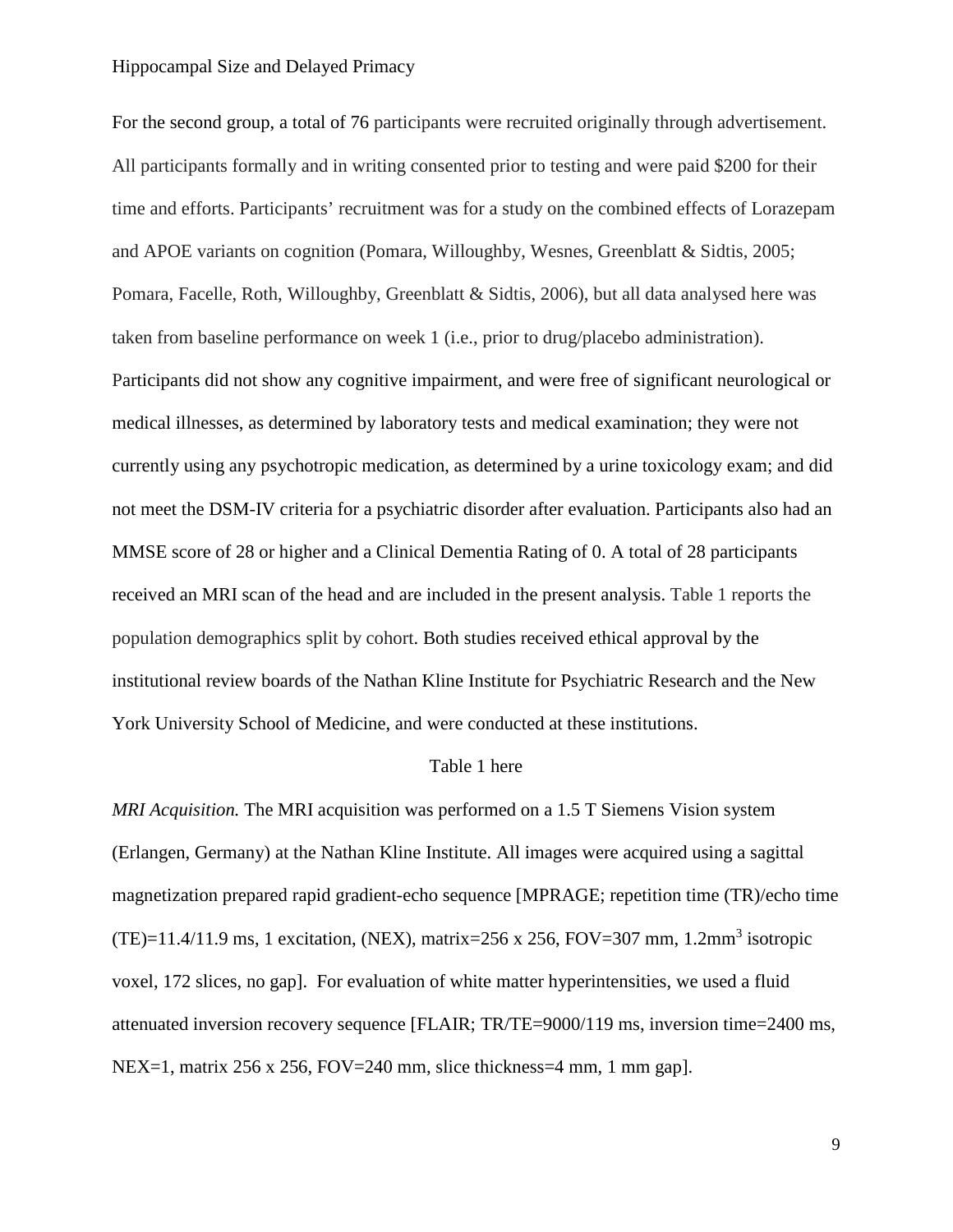#### Figure 1 here

*MRI preprocessing and analysis.* MRI data processing followed procedures described previously (Grothe, Ewers, Krause, Heinsen & Teipel, 2014; Teipel, Heinsen, Amaro, Grinberg, Krause, & Grothe, 2014) and illustrated in Figure 1. Briefly, MPRAGE images were segmented into gray matter, white matter, and cerebrospinal fluid partitions and high-dimensionally registered to Montreal Neurological Institute (MNI) standard space, using a segmentation routine without reliance on tissue priors and the diffeomorphic DARTEL warping algorithm (Ashburner, 2007), respectively, both implemented in the VBM8-toolbox. Warping parameters were applied to individual gray matter maps and voxel values were modulated to account for the volumetric differences introduced by the high-dimensional warps, such that the total amount of gray matter volume present before warping was preserved.

Individual gray matter volumes of the hippocampus were extracted automatically from the warped gray matter segments by summing up the modulated voxel values within a predefined hippocampus mask in template space. This mask was obtained by manual delineation of the hippocampus in the MNI standard space template used for high-dimensional image normalization in the VBM8 toolbox. Tracing of the hippocampus outlines followed recently developed international consensus criteria for manual hippocampus segmentation on MRI (Boccardi et al., 2013; [http://www.hippocampal-protocol.net/SOPs/index.php\)](http://www.hippocampal-protocol.net/SOPs/index.php) and was performed by a certified tracer (MJG) using MultiTracer 1.0 software [\(http://www.loni.usc.edu/Software/MultiTracer\)](http://www.loni.usc.edu/Software/MultiTracer). Figure 2 illustrates the hippocampal regions of interest (ROIs). The total intracranial volume (TIV) was used in the statistical model to account for differences in head size (see below), and was calculated as the sum of the total segmented gray matter, white matter and cerebrospinal fluid volumes in native space. For complementary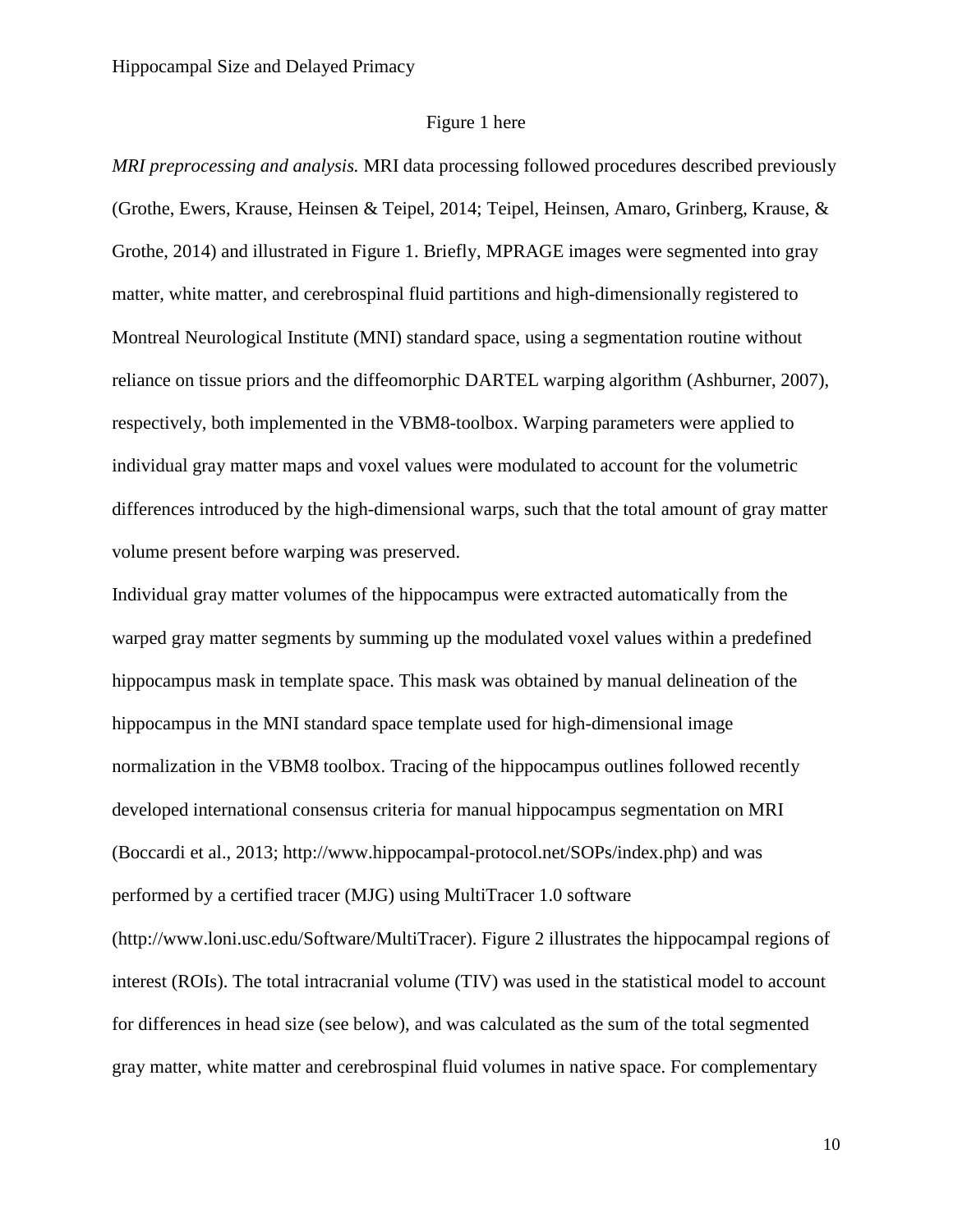voxel-wise analyses, warped gray matter maps were smoothed with an isotropic smoothing kernel of 8 mm full-width at half maximum.

#### Figure 2 here

*Procedure*. The first cohort was examined at the Nathan Kline Institute for Psychiatric Research and at the Clinical and Translational Science Institute, New York University Langone Medical Center, over three visits on three successive weeks. On the first visit, after providing informed consent, participants were administered a general medical intake questionnaire to obtain family and medical history information; after this, vital signs were measured, blood was drawn for *APOE* genotyping, and the MMSE score was obtained. On a second visit, participants received an MRI scan of the head. Comprehensive neuropsychological assessment, including the BSRT, took place on a third visit. The BSRT comprises a list of 16 unrelated nouns, which are presented orally to participants at a rate of 2 seconds each. Participants are asked to recall as many words as possible and to indicate when no more words can be recalled. Two trials are the focus of our analysis: in the first trial (immediate recall), participants are asked to free recall as many words as possible immediately after presentation of the study list; in contrast, in the delayed trial, participants are asked to free recall after a 15-20 minutes gap from initial learning and testing. More information on the study procedures is also available in Pomara et al. (2012). The second cohort was examined at the Nathan Kline Institute for Psychiatric Research. Diagnostic evaluations took place one week before testing proper began. All relevant testing for the present study was conducted in a single session beginning approximately at 9 AM under nonfasting conditions, after obtaining vital signs. A comprehensive neuropsychological assessment, including the BSRT, was administered to evaluate cognitive performance.

*Study Design and Analysis*. To test our hypothesis that hippocampal size predicts delayed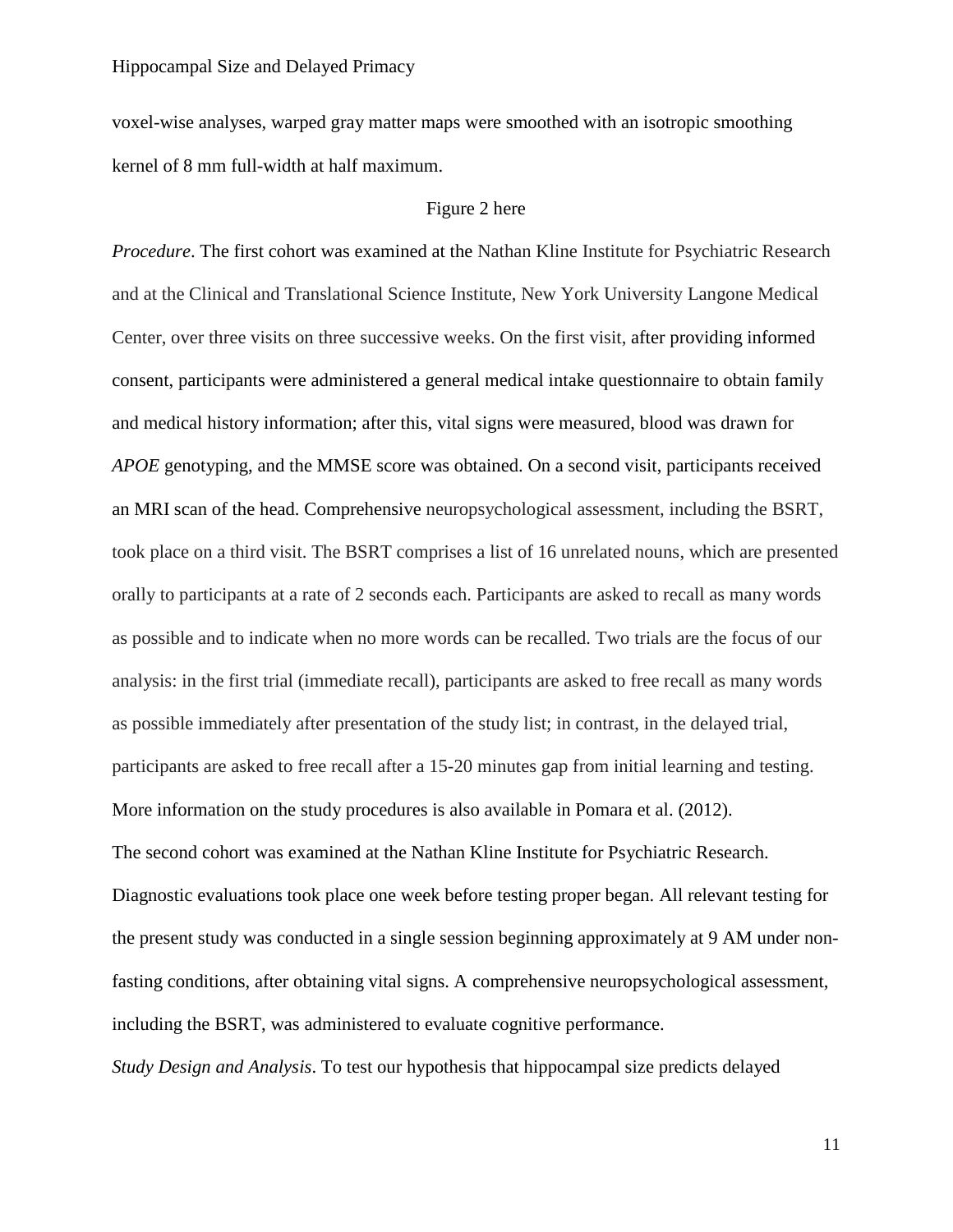primacy performance (dP), we carried out multiple linear regression analyses. In order to assess the specificity of hippocampus volume for dP vs. other types of memory performance, analog regression models were calculated separately for delayed non-primacy performance  $(dNP)^1$  $(dNP)^1$ , and immediate primacy performance (iP) as outcome variables. Primacy performance was defined as the number of recalled items from the first four on the study list, whereas non-primacy performance was defined as all words recalled minus primacy words. Immediate performance refers to the first BSRT trial, and delayed performance refers to the delayed BSRT trial. To allow for a direct comparison, we employed proportions for both primacy and non-primacy in the analyses, dividing the total number of correctly recalled items by four and 12, respectively. Once one participant was removed due to missing data, thus leading to a total *N* of 81, all outcome variables were normally distributed based on assessment of skewness and kurtosis (absolute *z* $value < 3.29$ ; Kim, 2013).

The main predictor was hippocampal gray matter volume (expressed in  $mm<sup>3</sup>$ ), and we tested three hypothesis families (Rutherford, 2012; p. 72): 1) whether hippocampal volume predicted dP, 2) whether the relationship between hippocampal volume and dP was greater than the relationship between hippocampal volume and iP (i.e., the consolidation hypothesis), and 3) whether the relationship between hippocampal volume and dP was greater than the relationship between hippocampal volume and dNP (i.e., the primacy specificity hypothesis). For this reason, to correct for testing three hypothesis families, we lowered the  $\alpha$  level from 0.05 to 0.017 following Sidak's adjustment.

We employed a three-model testing procedure. Model 1 included all control variables: Cohort (group 1 or 2); age; sex; the MMSE score as a measure of general cognitive ability; years of

<span id="page-12-0"></span> $1$  Given the emphasis on delayed primacy recall, and in consideration of the fact that recency effects are largely reduced after a delay (e.g., Glanzer & Cunitz, 1966), we have opted to compare primacy to non-primacy performance rather than employing the typical three sections of the serial position: primacy, middle and recency.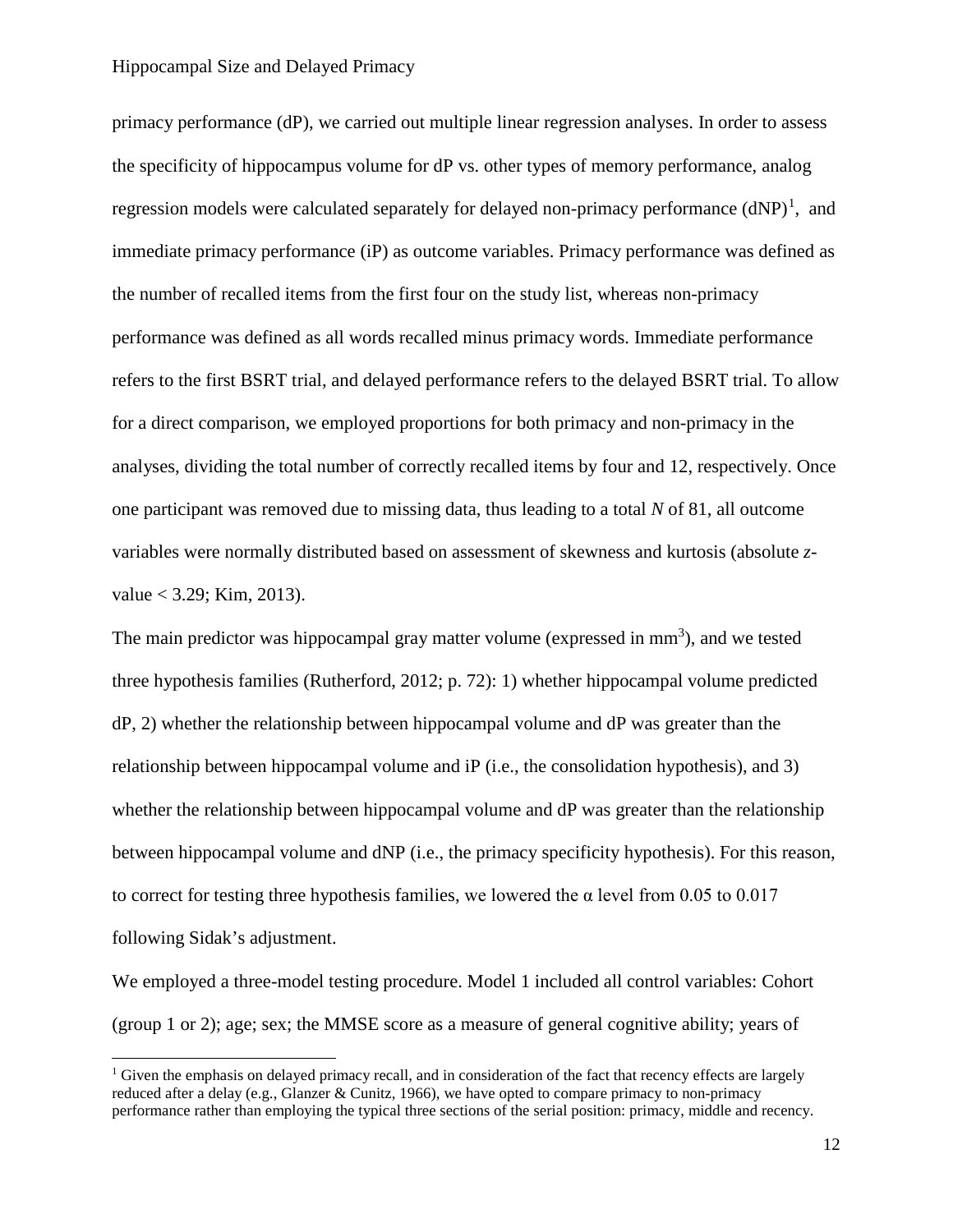education as a proxy of cognitive reserve (e.g., Bruno, Brown, Kapucu, Marmar & Pomara, 2014); and TIV, measured in  $cm<sup>3</sup>$ , to control for head size. Model 2 included the predictor, hippocampal gray matter volume. Finally, Model 3 included two potential AD markers: family history of AD (FHAD), which has been shown to be a strong risk factor for AD (e.g., Berti et al., 2011; [Silverman, Ciresi, Smith,](http://www.ncbi.nlm.nih.gov/pubmed?term=) [Marin & Schnaider-Beeri, 2](http://www.ncbi.nlm.nih.gov/pubmed?term=)005); and *APOE* ε4 status. As a criterion for multicollinearity, we set the variance inflation factor (VIF) to 4. To evaluate directly differences in the magnitude of the association between hippocampal size and different types of memory performance, we compared the partial correlation coefficients (controlled for the Model 1 variables) for dP with those for dNP and iP using Steiger's *Z* test (Steiger, 1980; conventionally, the threshold for significance is set to |1.96| in 2-tailed tests). In order to assess the regional specificity of the different types of memory performance, i.e. whether the memory tests are specific for hippocampal volume or show similar associations with gray matter volume in other parts of the brain, we further conducted regionally unbiased voxelbased regression analyses. Thus, dP, dNP, and iP scores were used as predictor variables in separate voxel-wise regression models on warped gray matter maps, while controlling for the Model 1 variables. Results were assessed at a statistical threshold of  $p< 0.001$ , uncorrected, and a cluster extension threshold of 50 continuous voxels. Although this choice of statistical thresholding reduces control over type 1 errors when compared to the use of more conservative multiple comparison correction procedures, it also lowers the risk for type 2 errors, which is critical in the context of these complementary analyses addressing the regional specificity of the observed memory-hippocampus associations.

#### Results

Table 2 reports the memory performance scores across all the participants. No issues of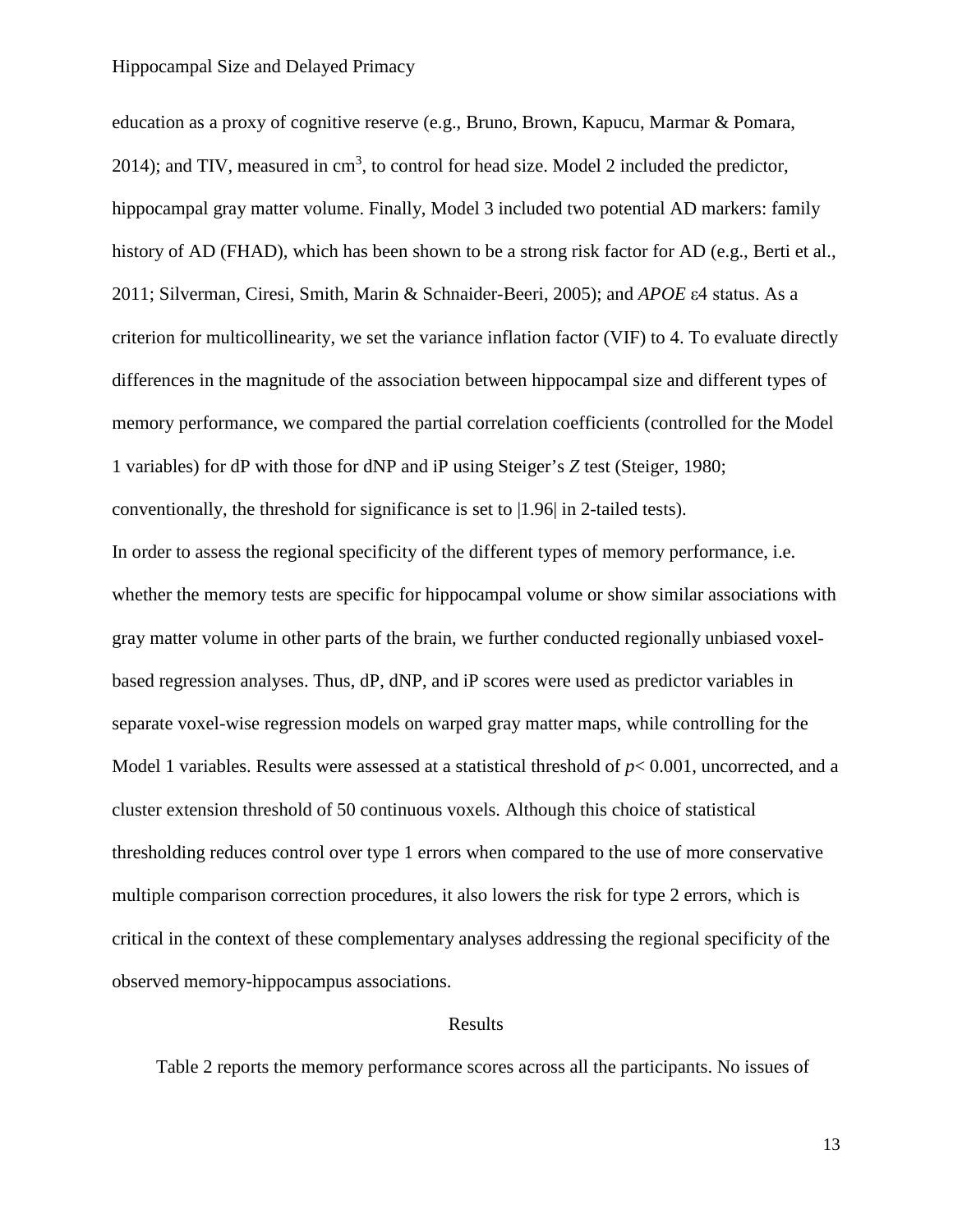multicollinearity were observed (VIF  $\leq$  2.462). When examining dP, Model 2 [ $F(7,73)=3.270$ , *p*=.004] provided a better fit than Model 1 [*F*(6,74)=1.664, *p*=.142], and Model 3  $[F(9,71)=2.486, p=.016$ . Adding hippocampal volume (Model 2) significantly increased variance explained  $[F(1,73)=11.488, p=.001, \Delta R^2=.120]$ , and, as expected, the size of the hippocampus was positively associated with dP performance  $[\beta = .462$ , partial  $R = .369$ ]. Hippocampal volume remained a significant predictor in Model 3 [*p*=.002, *β*=.463, partial *R*=.359]. No other variable, including the Model 3 predictors, came close in this analysis to a significant level ( $p$ 's  $\geq$  .110). When the same analysis was carried out on iP, all models [Model] 1, *F*(6,74)=5.014, *p*<.001; Model 2, *F*(7,73)=4.276, *p*=.001; Model 3, *F*(9,71)=3.427, *p*=.001] fit the data well, but hippocampal volume was not a significant predictor  $[F(1,73)=0.179, p=.673,$ *ΔR<sup>2</sup>* =.002, *β*=.056, partial *R*=.049]. Model 3 predictors did not yield significant correlations (*p*'s  $\geq$  .275), nor were there any other associations of interest. Finally, hippocampal gray matter volume was positively correlated with dNP, although not significantly so  $[F(1,73)=4.296]$ , *p*=.042, *ΔR<sup>2</sup>* =.040; Model 2 estimates: *β*=.266, partial *R*=.236; Model 3 estimates: *p*=.069, *β*=.247, partial *R*=.214], and all models fit the data [Model 1, *F*(6,74)=5.022, *p*<.001; Model 2, *F*(7,73)=5.110, *p*<.001; Model 3, *F*(9,71)=3.919, *p*<.001]. Only two predictors, in any of the models, reached the significance level of the test: sex [Model 1: *p*=.010, *β*=.337, partial *R*=.296; Model 2: *p*=.007, *β*=.340, partial *R*=.306], indicating better memory for females; and the MMSE score [Model 1: *p*=.015, *β*=.254, partial *R*=.278; Model 2: *p*=.008, *β*=.276, partial *R*=.306]. To evaluate the relative magnitude of the associations between hippocampal size and memory, we compared iP (partial  $R = .049$ ) to dP (partial  $R = .369$ ), and dP to dNP (partial  $R = .236$ ). The comparison between iP and dP produced a *Z* value of 2.31 [*p*=.020], whereas the comparison between dP and dNP yielded a *Z* value of 1.03 [*p*=.305]. The relationship between memory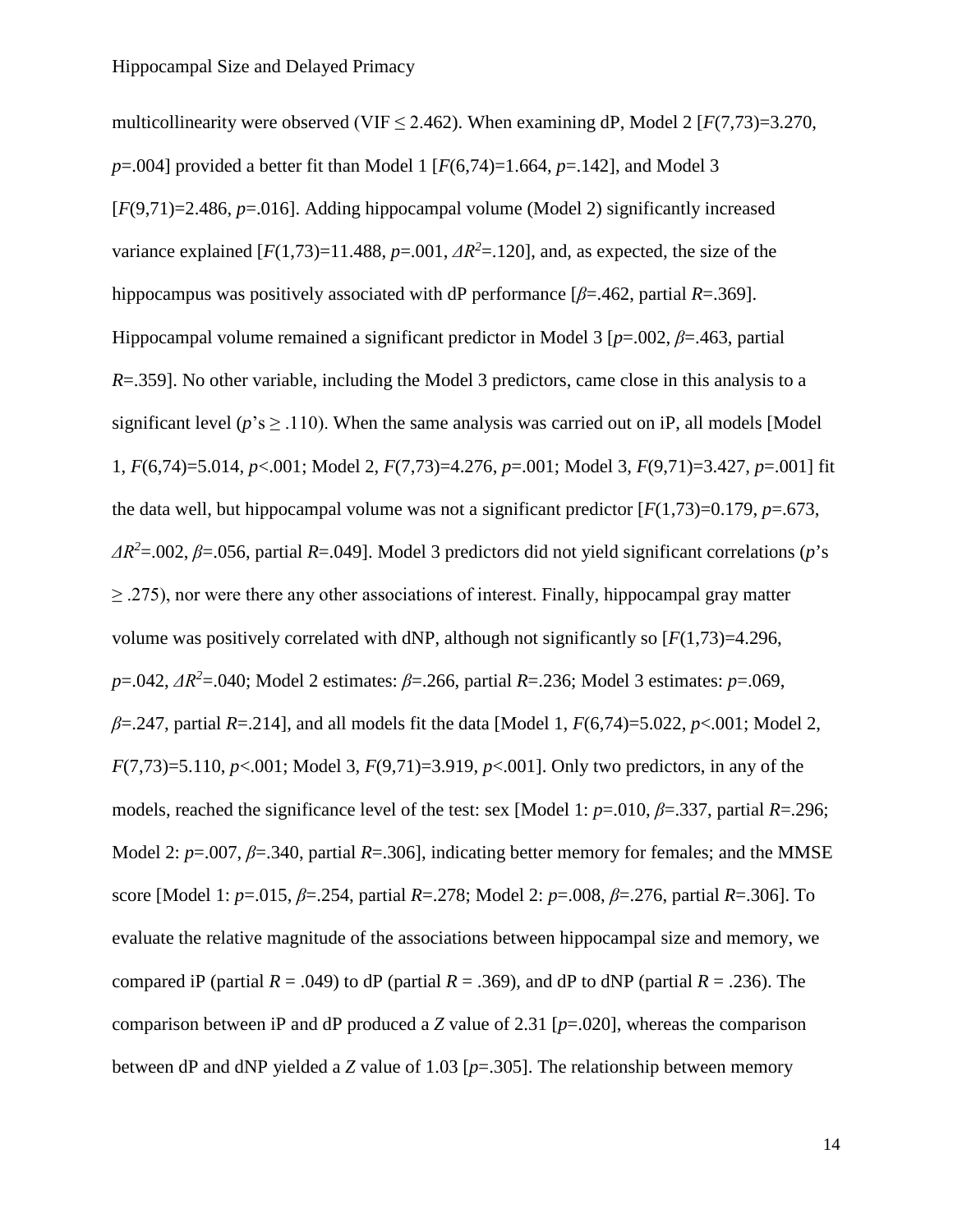performance and hippocampal gray matter volume is illustrated in Figure 3.

#### Table 2 here.

Results of the unbiased voxel-based regression analyses across the whole brain are summarized in Figure 4. dP showed associations with gray matter volume in a bilateral medial temporal lobe cluster, corresponding to the entorhinal cortex and the hippocampal head (Figure 4, top row). Additional clusters corresponded to the bilateral superior temporal gyrus and the left posterior middle and inferior temporal gyri. dNP also showed associations with gray matter volume in a medial temporal lobe cluster, albeit restricted to the left hemisphere and mainly corresponding to the amygdala and the hippocampal head (Figure 4, middle row). Further effects for the association with dNP were seen in the bilateral superior temporal gyrus, the left temporal pole, and also in several frontal lobe clusters, including bilateral middle frontal gyrus as well as left inferior frontal gyrus and frontal operculum. In contrast to the delayed recall scores, iP showed associations with gray matter volumes in the bilateral orbitofrontal cortex and the basal ganglia (putamen), but not in the hippocampus or surrounding medial temporal lobe structures (Figure 4, bottom row). Table 3 reports the coordinates for significant clusters in the voxel-wise analyses.

Table 3, and Figures 3 and 4 here

#### Discussion

Consistent with the work of other researchers (e.g., Egli, Beck, Berres, Foldi, Monsch & Sollberger, 2014; Howieson et al., 2011; La Rue, Hermann, Jones, Johnson, Ashtana & Sager, 2008; Martin et al., 2013), Bruno et al. (2013) showed that primacy performance in delayed trials is a predictor of generalized cognitive decline from a baseline of intact cognition; the authors suggested that delayed primacy performance was reliant on intact consolidation and, therefore, could act as an indirect measure of hippocampal health. In the present study, we set out to test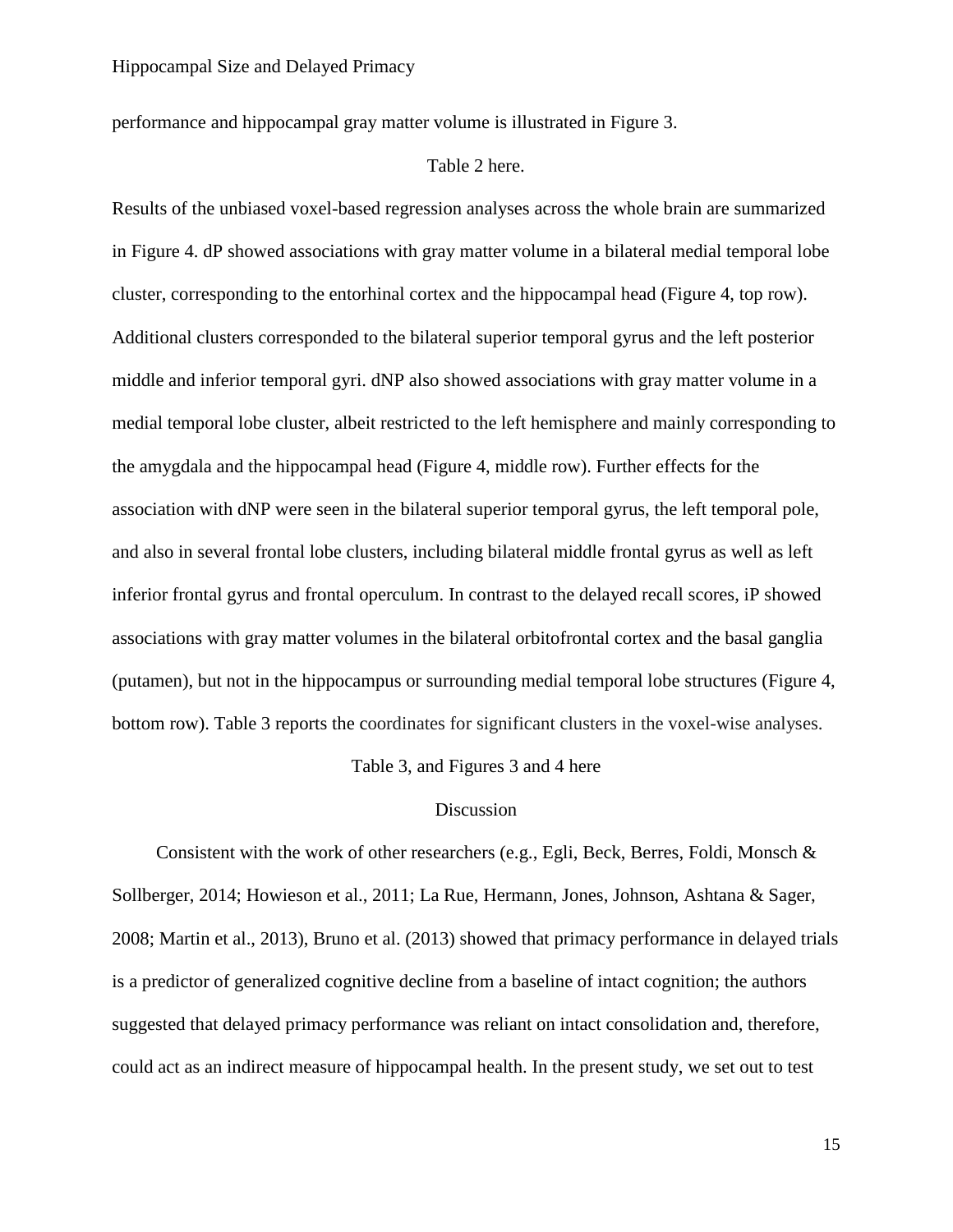this hypothesis by analyzing data from a group of cognitively intact elderly participants who underwent an MRI scan of the head, and took part in a neuropsychological test battery that included memory testing (BSRT). Our findings, over two sets of analyses, are largely consistent with Bruno et al.'s (2013) suggestion. We observed that hippocampal gray matter volumes were associated with performance from the primacy region (first four words) in a delayed free recall task, but not with performance in the immediate recall trials, and that larger volumes were correlated with better recall. In addition, we found the association between hippocampal size and non-primacy delayed recall performance to be weaker, although the direct comparison of correlation coefficients between delayed primacy and non-primacy performance did not yield a significant difference.

The lack of statistical difference between primacy and non-primacy coefficients raises the issue of the degree of specificity of the association between hippocampal volume and delayed primacy performance as compared to delayed non-primacy performance. However, a series of complementary regionally unbiased voxel-based analyses reported significant associations between delayed primacy performance and the bilateral hippocampus, in addition to clusters in the superior temporal gyrus, and the left posterior middle and inferior temporal gyri. In contrast, delayed non-primacy performance showed a left lateralized effect in the Amygdala/Hippocampus as well as several temporal and also frontal clusters. Therefore, qualitatively, these unbiased voxel-based analyses appear to be consistent with a somewhat higher regional selectivity of primacy for the hippocampus as compared to non-primacy. Thus, taken together, our findings largely support the notion that the hippocampus plays an important role in delayed primacy recall and suggest that testing for this type of performance could be used as a resource for prediction of hippocampal integrity in cognitively healthy, older populations.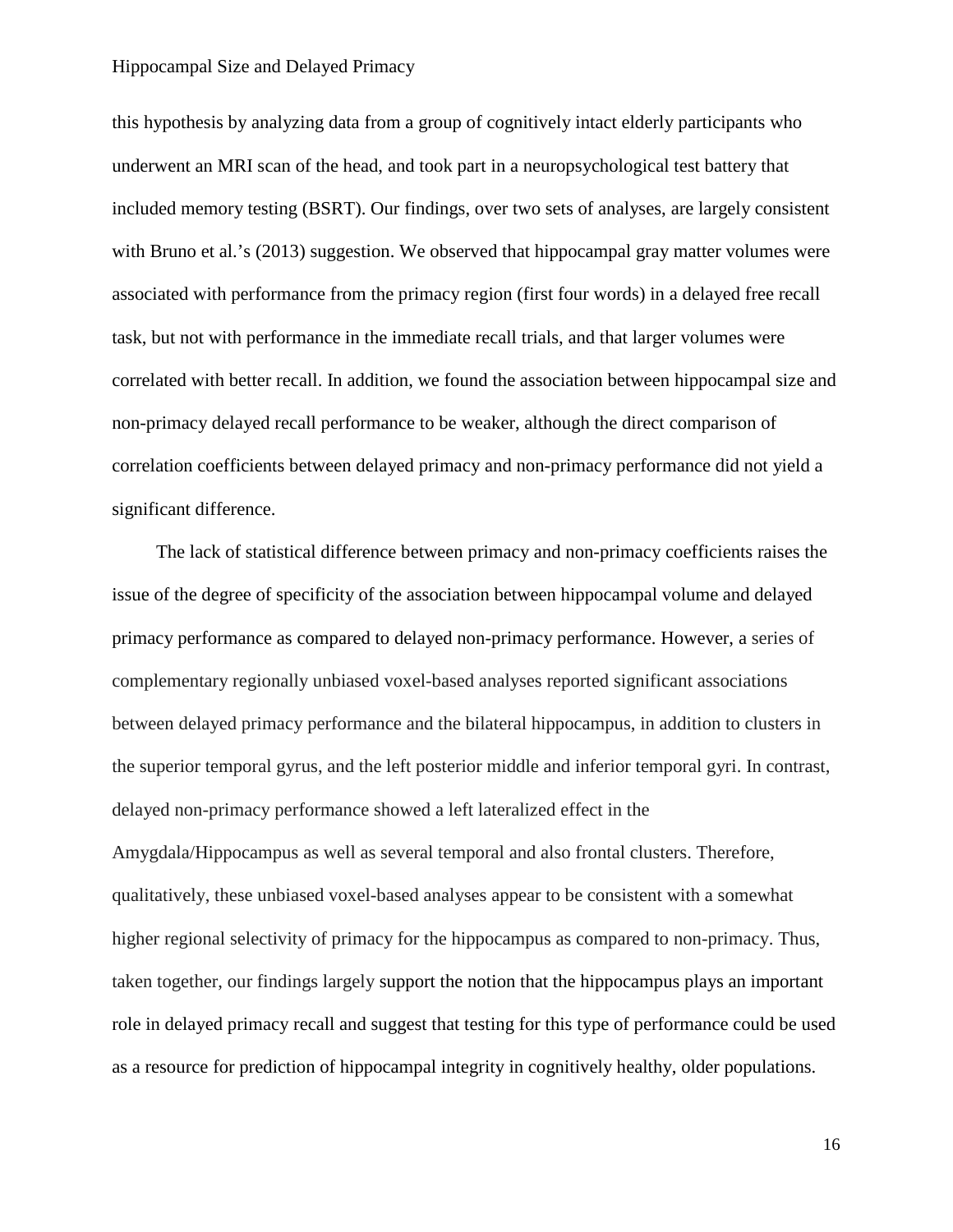A key question that emerges from our results pertains to the specificity of the delayed primacy relationship with the hippocampus and neighboring areas, as opposed to memory for items elsewhere on the study list. This is indeed an important question that cannot be answered exhaustively by this study. However, a few considerations are possible. First of all, it has been highlighted how, despite its importance for the formation of long-lasting memories, the medialtemporal lobe, which includes the hippocampal formation, becomes progressively less involved in the maintenance of information in memory over time (e.g., Wixted & Cai, 2013). Hence, despite our emphasis here on retrieval processes, it is possible that the hippocampus may be primarily involved within the process of encoding new information and, thus, with the formation of memories that are effectively preserved, rather than with its extraction from storage. In this respect, it is worth noting that primacy effects are typically found to depend upon increased rehearsal opportunities for early-list items as opposed to items that are learned later (Rundus, 1971; Tan & Ward, 2000; although see Sederberg et al., 2006, for an account that incorporates both rehearsal and focused attention), which would benefit and strengthen the encoding process. Importantly, there is some evidence, both in clinical (Brown, Della Sala, Foster & Vousden, 2007) and non-clinical (Davachi & Wagner, 2002) studies, that hippocampal regions are involved in the rehearsal process. Therefore, we can tentatively propose that the specificity of the relationship between delayed primacy performance and the hippocampus is dependent upon the role the hippocampus plays (perhaps in conjunction with the dorsolateral prefrontal cortex; see Innocenti et al., 2012) in facilitating rehearsal at learning, which in turn would lead to enhanced consolidation of primacy items. Further studies, however, are needed to clarify these points.

The relationship between hippocampal volume and episodic memory function in older individuals is somewhat complex with extreme variability noted and limited evidence of a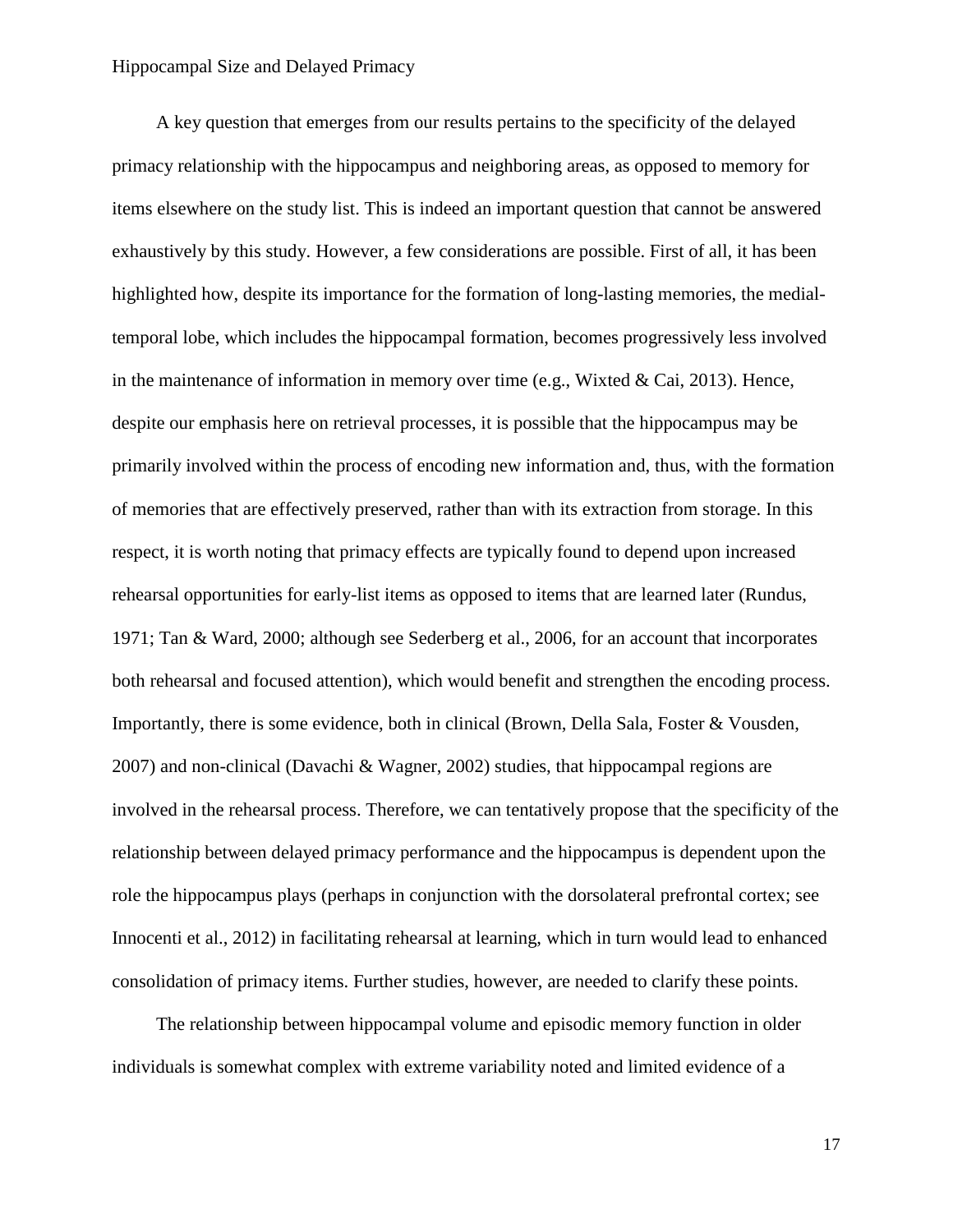positive correlation between size and performance (Van Petten, 2004). Our study may tentatively offer an explanation for these inconsistent findings. If the hippocampus is primarily involved with the retrieval of early list items, as our results appear to indicate, then it may be that studies using total list memory performance only find associations between hippocampal size and memory when, incidentally, primacy and non-primacy outputs are highly correlated. For instance, let us assume that Participant A free recalls all primacy items (e.g., 4) and all nonprimacy items (e.g., 12) for a total of 16 items; Participant B free recalls 0 primacy items, but all non-primacy items for a total of 12; and finally Participant C free recalls all primacy items, but 0 non-primacy items for a total of 4. Based on our findings, Participant C would be expected to have a larger hippocampus than Participant B due to better primacy performance, despite a lower total score; moreover, Participant A would be expected to have roughly a similar-sized hippocampus to Participant C despite a much higher total score. In this example, examining total performance without considering serial position would lead to rejecting, erroneously, the hypothesis that hippocampal volume and episodic memory are positively correlated. This simple example illustrates how shifting the focus from total performance onto primacy performance, and particularly delayed primacy, may help clarify the relationship between hippocampal volume and episodic memory ability (also see Bruno et al., *In Press*, for a similar argument).

An obvious limitation of our study was that the sample was made up of two separate cohorts, which, despite similarities, had been recruited at different times for different purposes. Although we tried to overcome this issue by controlling for cohort in the statistical analysis, it would still have been preferable to obtain and analyze data from a single, homogeneous group. For these reasons, further investigations are recommended, including studies investigating clinical populations of interest (e.g., individuals with mild cognitive impairment).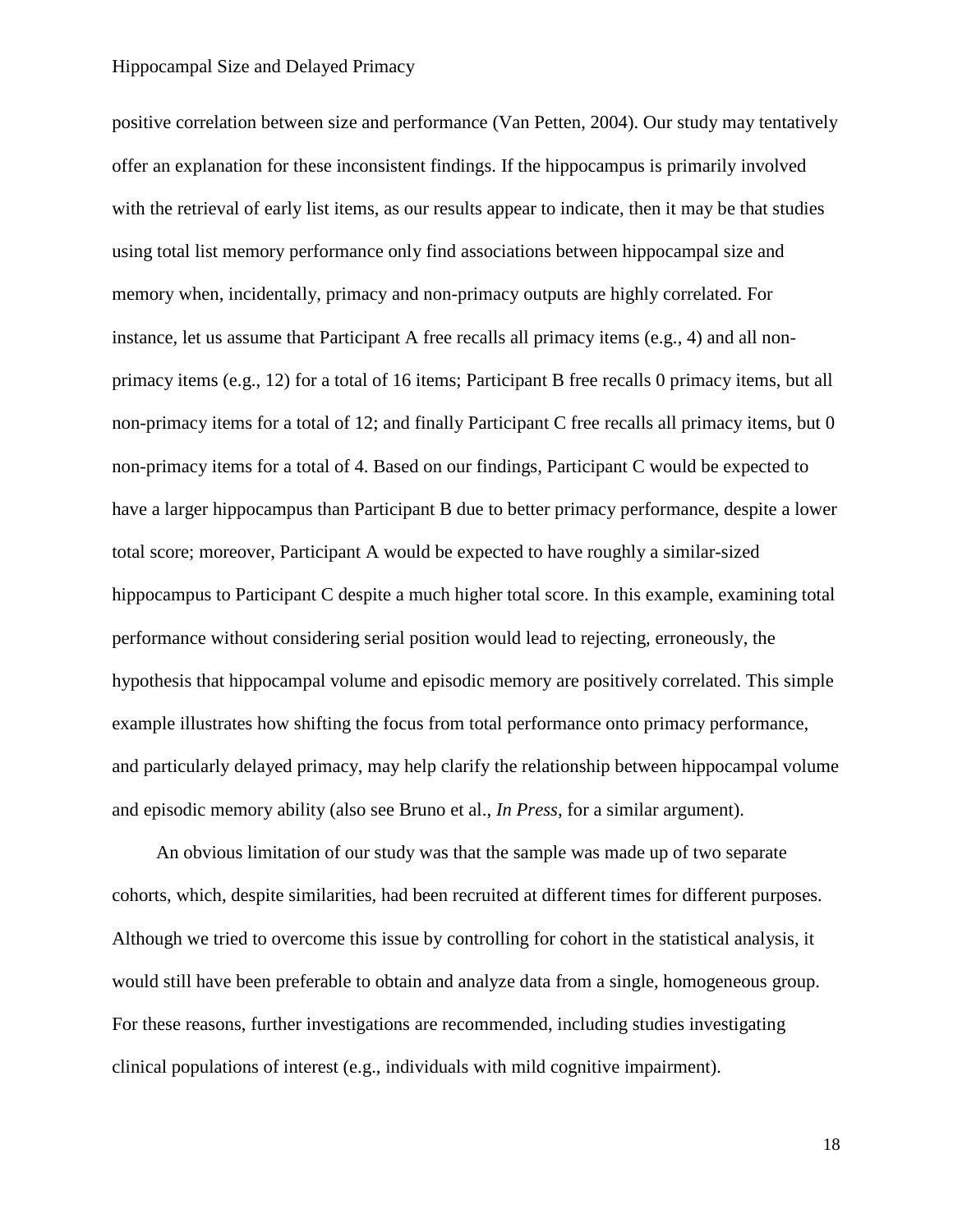AD is a devastating illness whose cause or causes are currently unknown, and for which there currently is no cure. Nonetheless, early, pre-clinical, intervention has been proposed as a viable solution to delay the onset of the disease and reduce prevalence (Emery, 2011; but see Ames, 2011). The identification of subjects at elevated risk of conversion to AD has benefited a great deal from research into the genetic correlates of AD (e.g., the *APOE* ε4 allele; Blennow, DeLeon & Zetterberg, 2006; Corder et al., 1993). Another avenue for early detection that has received considerable attention has been the study of disease biomarkers, including plasma (e.g., Yaffe et al., 2011) and cerebrospinal fluid (e.g., Pomara et al., 2012) levels of Aβ and tau proteins (e.g., Blennow & Zetterberg, 2013; Osorio et al., 2013). A third area for research is the study of brain structure. Tondelli, Wilcock, Nichelli, De Jager, Jenkinson and Zamboni (2012), for example, have shown that volumetric analysis of MRI data can be used to predict conversion to AD up to ten years prior to the disease onset: participants with preclinical AD show reductions in volume in the right medial temporal lobe, which includes the hippocampus, and the posterior cingulate/precuneus (see also Apostolova et al., 2010; Achterberg et al., 2013; den Heijer, Geerlings, Hoebeek, Hofman, Koudstaal & Breteler, 2006). Similar results on the predictive value of MRI-based hippocampal volume measurements have been shown in familial AD cohorts, such as the DIAN study (Bateman et al., 2012). These findings have prompted, somehow controversially (e.g., Le Couteur, Doust, Creasey & Brayne, 2013), the suggestion that hippocampal size could be screened in the general population to promote early identification and preventive interventions (Ferrarini et al., 2014).

Despite their promise and proven effectiveness, genetic, biomarker and MRI testing also present some limitations, with the main one being cost and availability. These issues become especially important when considering developing countries, where, according to the World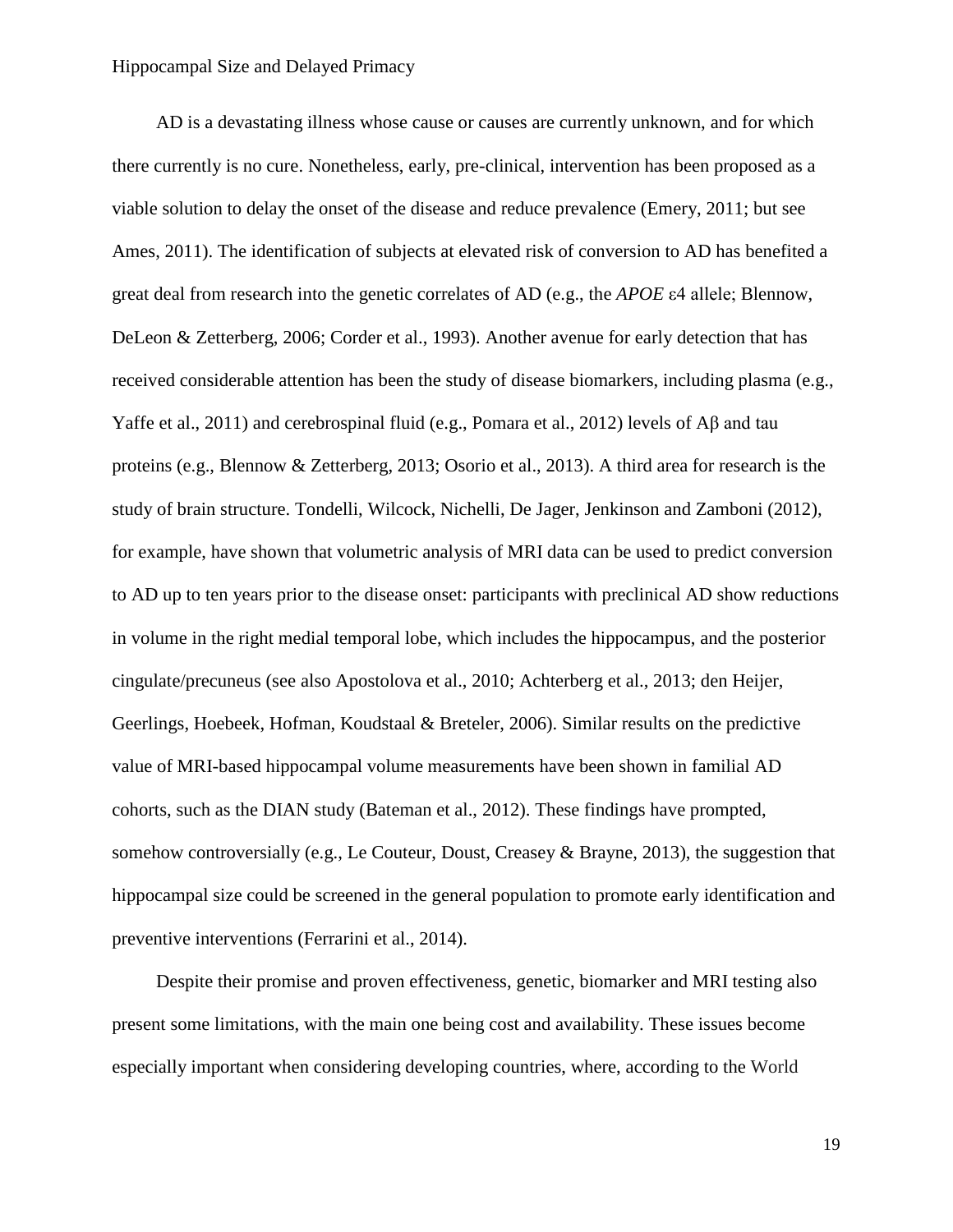Alzheimer Report 2009 by Alzheimer's Disease International, it is estimated that a large proportion of the world increase in AD prevalence will be observed. Therefore, it is vital that research produces less costly alternatives that can either act as a surrogate for early identification of AD risk, or, at least, aid the recognition of cases that would warrant further examination. In this respect, future lines of inquiry should explore whether our findings, corroborating the role of the hippocampus in delayed primacy effects, have clinical utility by investigating whether delayed primacy performance can be used as a predictor of conversion to AD from a cognitively healthy baseline.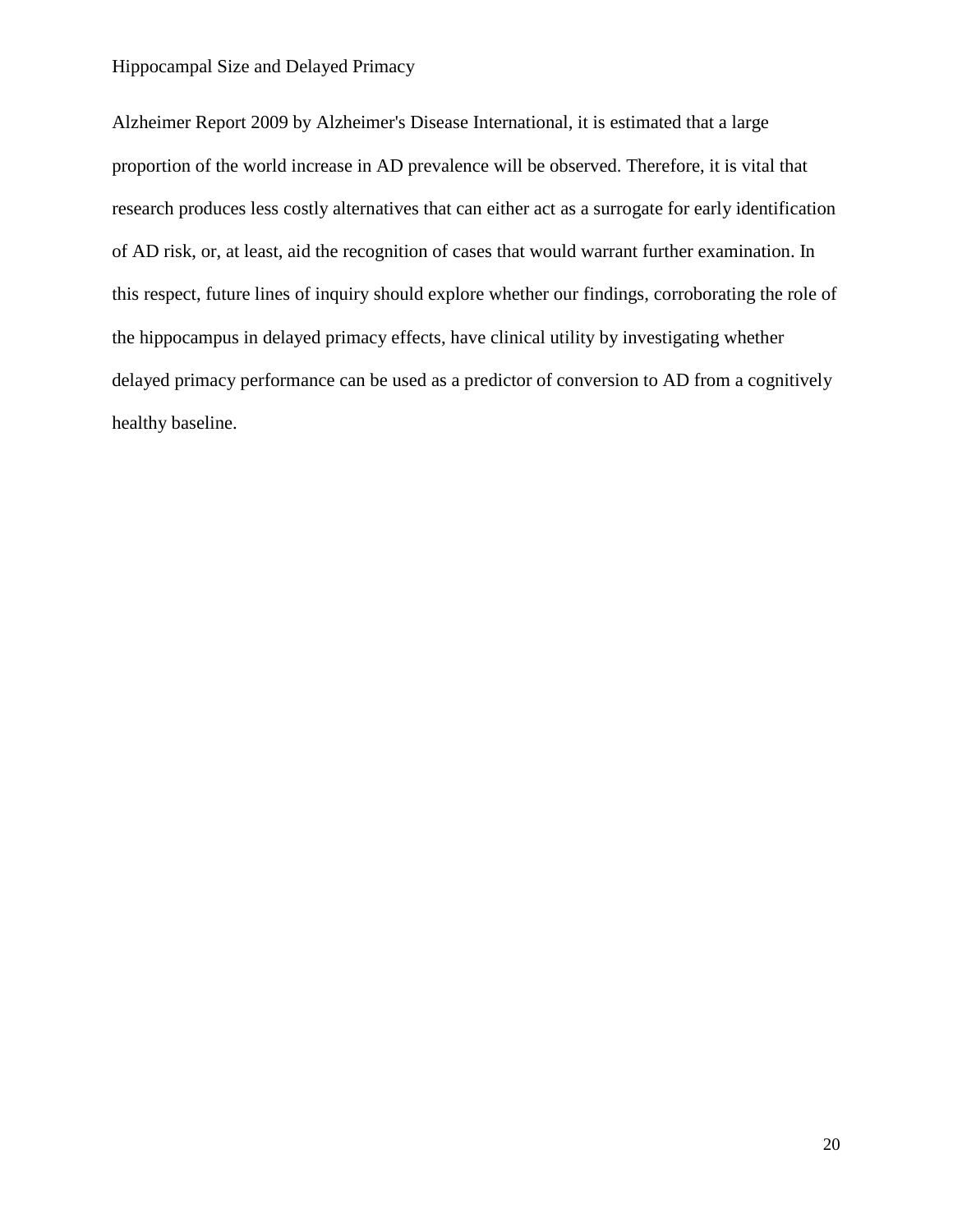### Funding and Conflict of Interest

These studies were funded in part by NIMH grants (R01 MH-080405 & R01 MH-056994) to

NP. No conflict of interest to declare.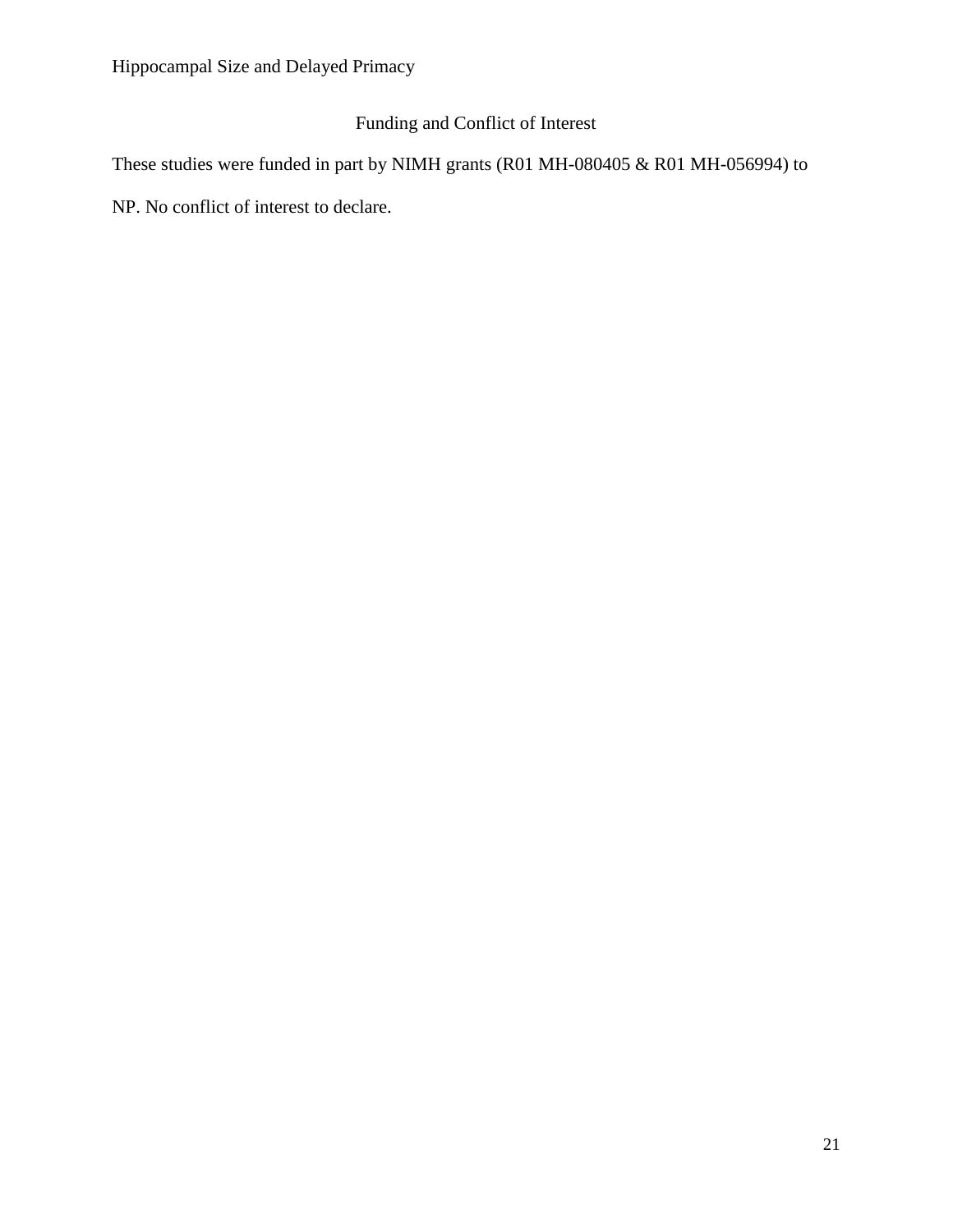#### Acknowledgments

We would like to thank Marina Boccardi for expert advice and quality check of the traced hippocampus outlines following the EADC-ADNI harmonized hippocampus protocol, as well as Luigi Antelmi for helping with format conversion of the traced hippocampus mask. We would also like to acknowledge the help provided by Chelsea Reichert. The results of Study 2 were presented as a poster at the 2014 meeting of the Alzheimer's Association International Conference, Copenhagen, Denmark.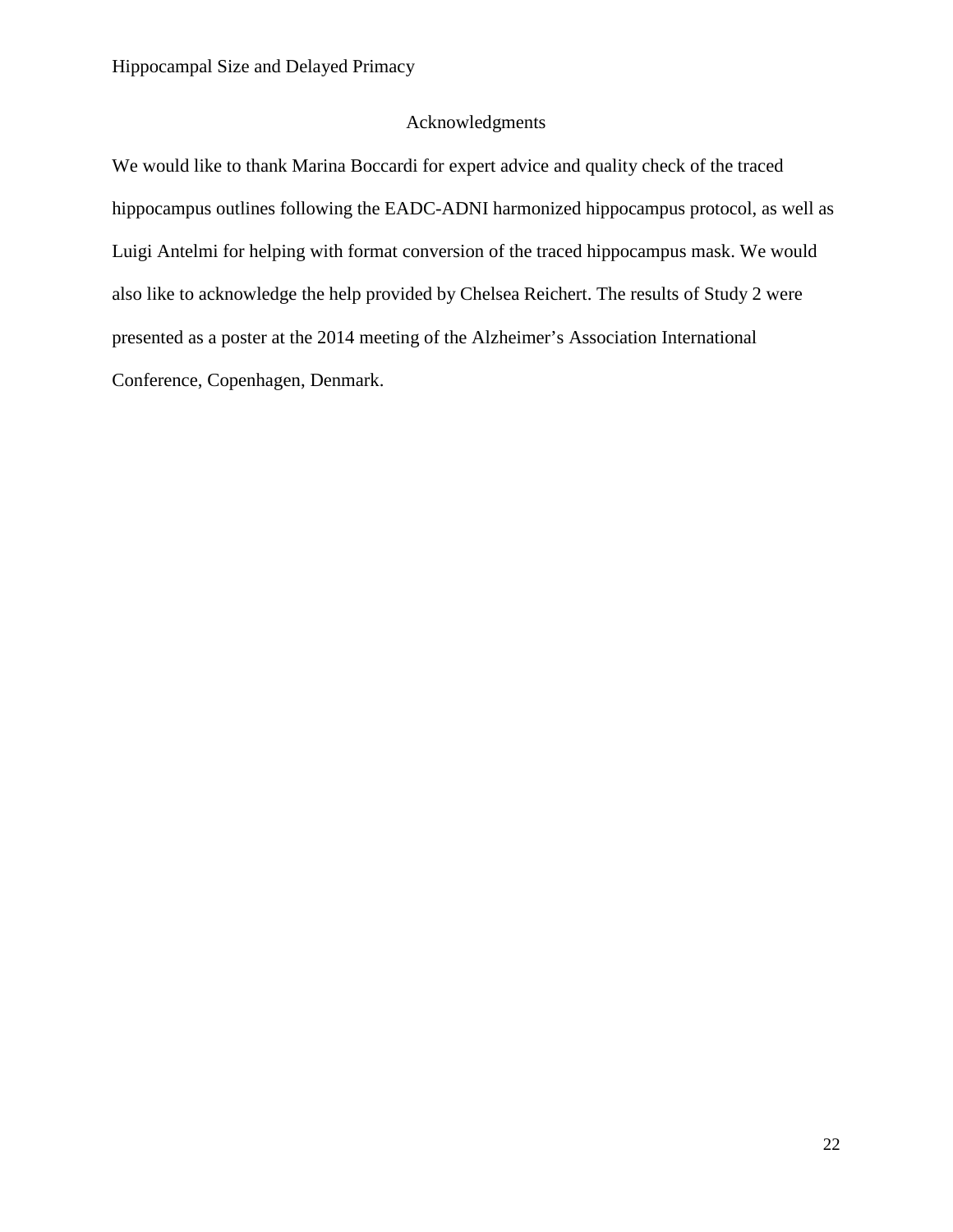#### References

- Achterberg, H. C., van der Lijn, F., den Heijer, T., Vernooij, M. W., Ikram, M. A., Niessen, W. J., & de Bruijne, M. (2014). Hippocampal shape is predictive for the development of dementia in a normal, elderly population. *Human brain mapping*, *35*(5), 2359-2371.
- Albert, M., Moss, M. B., tanzi, R., & Jones, K. (2001). Preclinical prediction of AD using neuropsychological tests. *Journal of the International Neuropsychological Society, 7*, 631- 639.
- Albuquerque, L., Loureiro, C., & Martins, I. P. (2008). Effect of lesion site on serial position during list learning: A study with the CVLT. *International Journal of Neuroscience*, *118*(7), 917-933.
- Ames, D. (2011). Negative argument for debate with VO Emery for J Neural Transmission. *Journal of Neural Transmission*, *118*(9), 1379-1381.
- Apostolova, L. G., Mosconi, L., Thompson, P. M., Green, A. E., Hwang, K. S., Ramirez, A., Mistur, R., Tsui, W.H., & de Leon, M. J. (2010). Subregional hippocampal atrophy predicts Alzheimer's dementia in the cognitively normal. *Neurobiology of aging*, *31*(7), 1077-1088.
- Ashburner, J. (2007). A fast diffeomorphic image registration algorithm.*Neuroimage*, *38*(1), 95- 113.
- Bateman, R. J., Xiong, C., Benzinger, T. L., Fagan, A. M., Goate, A., Fox, N. C., ... & Morris, J. C. (2012). Clinical and biomarker changes in dominantly inherited Alzheimer's disease. *New England Journal of Medicine*, *367*(9), 795-804.
- Berti, V., Mosconi, L., Glodzik, L., Li, Y., Murray, J., De Santi, S., ... & De Leon, M. J. (2011). Structural brain changes in normal individuals with a maternal history of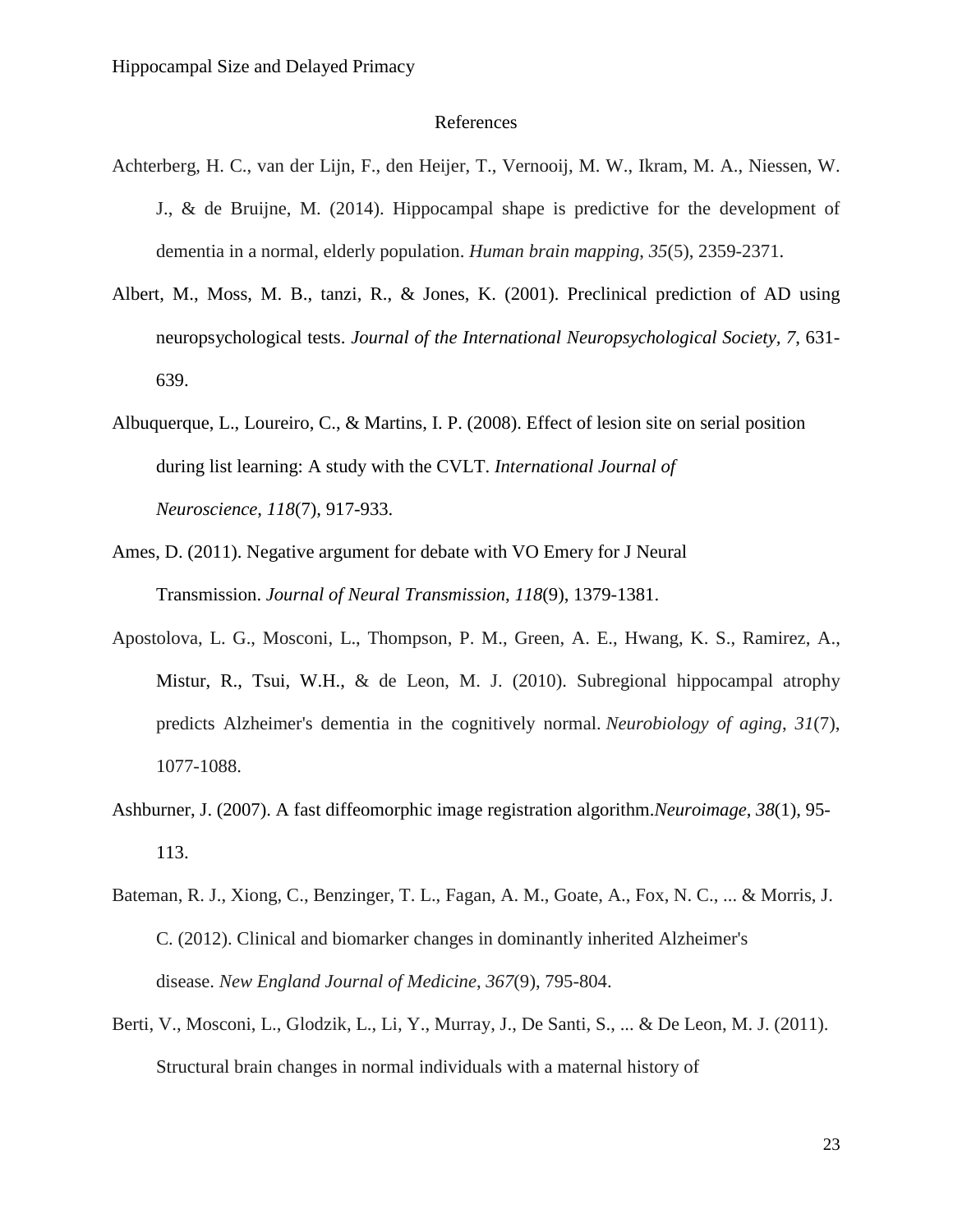Alzheimer's. *Neurobiology of aging*, *32*(12), 2325-e17.

- Blennow, K, DeLeon, M.J., & Zetterberg, H. (2006). Alzheimer's disease. *Lancet. 368*, 387-403.
- Blennow, K., & Zetterberg, H. (2013). The application of cerebrospinal fluid biomarkers in early diagnosis of Alzheimer disease. *Medical Clinics of North America*, *97*(3), 369-376.
- Boccardi, M., Bocchetta, M., Ganzola, R., Robitaille, N., Redolfi, A., Duchesne, S., ... & Frisoni, G. B. (2013). Operationalizing protocol differences for EADC-ADNI manual hippocampal segmentation. *Alzheimer's & Dementia*.
- Brown, G. D., Della Sala, S., Foster, J. K., & Vousden, J. I. (2007). Amnesia, rehearsal, and temporal distinctiveness models of recall. *Psychonomic Bulletin & Review*, *14*(2), 256-260.
- Brown, G. D., Neath, I., & Chater, N. (2007). A temporal ratio model of memory.*Psychological review*, *114*(3), 539.Bruno, D., Brown, A. D., Kapucu, A., Marmar, C. R., & Pomara, N. (2014). Cognitive Reserve and Emotional Stimuli in Older Individuals: Level of Education Moderates the Age-Related Positivity Effect. *Experimental aging research*,*40*(2), 208-223.
- Bruno, D., Grothe, M. J., Nierenberg, J., Teipel, S. J., Zetterberg, H., Blennow, K., & Pomara, N. (*In Press*). The relationship between CSF tau markers, hippocampal volume and delayed primacy performance in cognitively intact elderly individuals. *Alzheimer's & Dementia: Diagnosis, Assessment and Disease Monitoring*.
- Bruno, D., Nierenberg, J., Ritchie, J. C., Lutz, M. W., & Pomara, N. (2012). CSF cortisol concentrations in healthy elderly are affected by both APOE and TOMM40.*Psychoneuroendocrinology, 37*, 366-371.
- Bruno, D., Pomara, N., Nierenberg, J., Ritchie, J. C., Lutz, M. W., Zetterberg, H. & Blennow, K. (2012). Levels of cerebrospinal fluid neurofilament light protein in healthy elderly vary as a function of TOMM40 variants. *Experimental Gerontology, 47*, 347-352*.*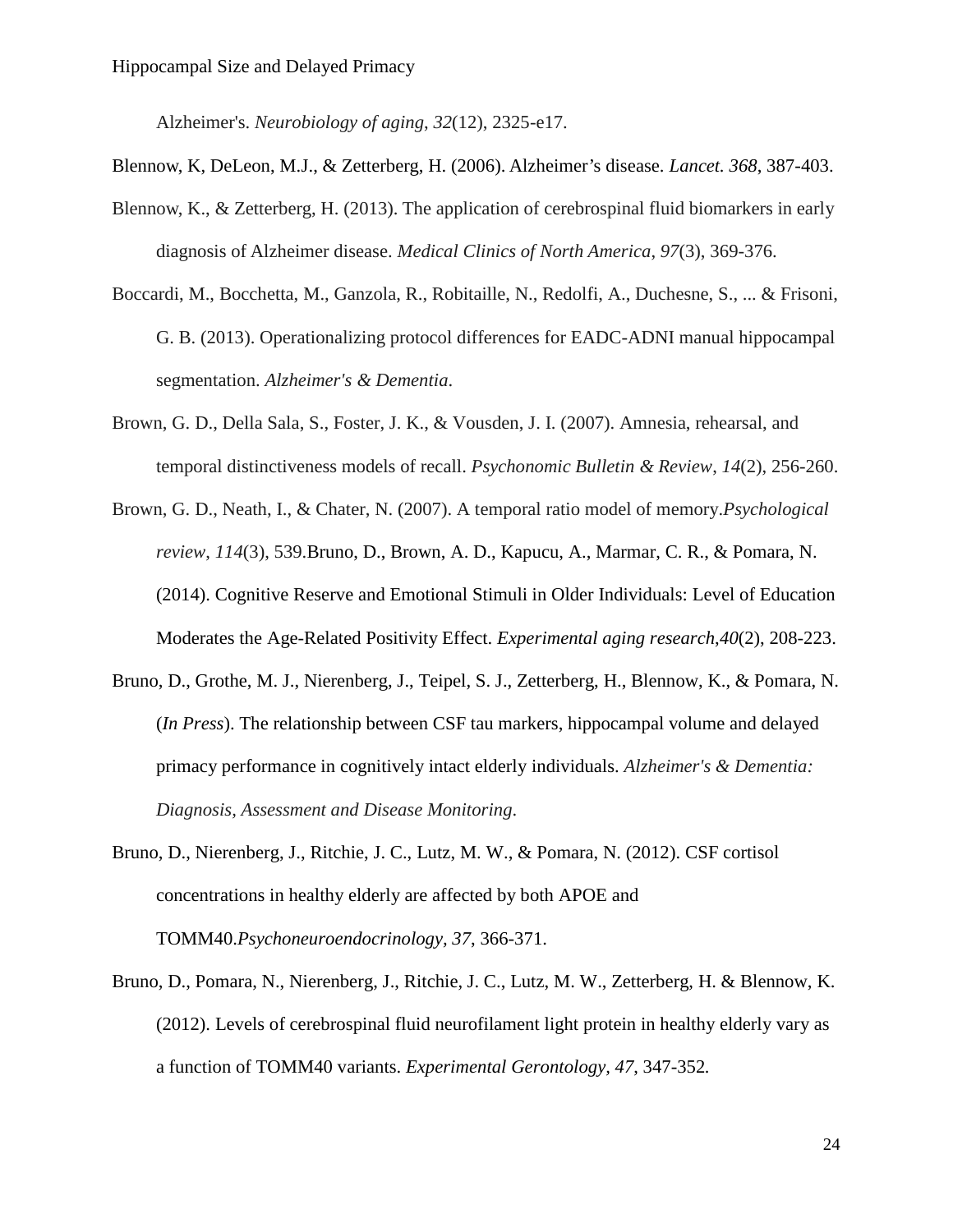- Bruno, D., Reiss, P. T., Petkova, E., Sidtis, J. J., & Pomara, N. (2013). Decreased Recall of Primacy Words Predicts Cognitive Decline. *Archives of clinical neuropsychology*, *28*(2), 95-103.
- Buschke, H., & Fuld, P. A. (1974). Evaluating storage, retention, and retrieval in disordered memory and learning. *Neurology*, *24*(11), 1019-1019.
- Corder, E. H., Saunders, A. M., Strittmatter, W. J., Schmechel, D. E., Gaskell, P. C., Small, G., ... & Pericak-Vance, M. A. (1993). Gene dose of apolipoprotein E type 4 allele and the risk of Alzheimer's disease in late onset families. *Science*, *261*(5123), 921-923.
- Davachi, L., & Wagner, A. D. (2002). Hippocampal contributions to episodic encoding: insights from relational and item-based learning. *Journal of Neurophysiology*, *88*(2), 982-990.
- den Heijer, T., Geerlings, M. I., Hoebeek, F. E., Hofman, A., Koudstaal, P. J., & Breteler, M. M. (2006). Use of hippocampal and amygdalar volumes on magnetic resonance imaging to predict dementia in cognitively intact elderly people. *Archives of general psychiatry*, *63*(1), 57-62.
- Egli, S. C., Beck, I. R., Berres, M., Foldi, N. S., Monsch, A. U., & Sollberger, M. (2014). Serial position effects are sensitive predictors of conversion from MCI to Alzheimer's disease dementia. *Alzheimer's & Dementia*.
- Emery, V. O. B. (2011). Alzheimer disease: are we intervening too late? *Journal of Neural Transmission*, *118*(9), 1361-1378.
- Ferrarini, L., van Lew, B., Reiber, J. H., Gandin, C., Galluzzo, L., Scafato, E., ... & Pievani, M. (2014). Hippocampal atrophy in people with memory deficits: results from the populationbased IPREA study. *International Psychogeriatrics*, *26*(07), 1067-1081.

Glanzer, M. (1972). Storage mechanisms in recall. In G. H. Bower (Ed.), *The psychology of*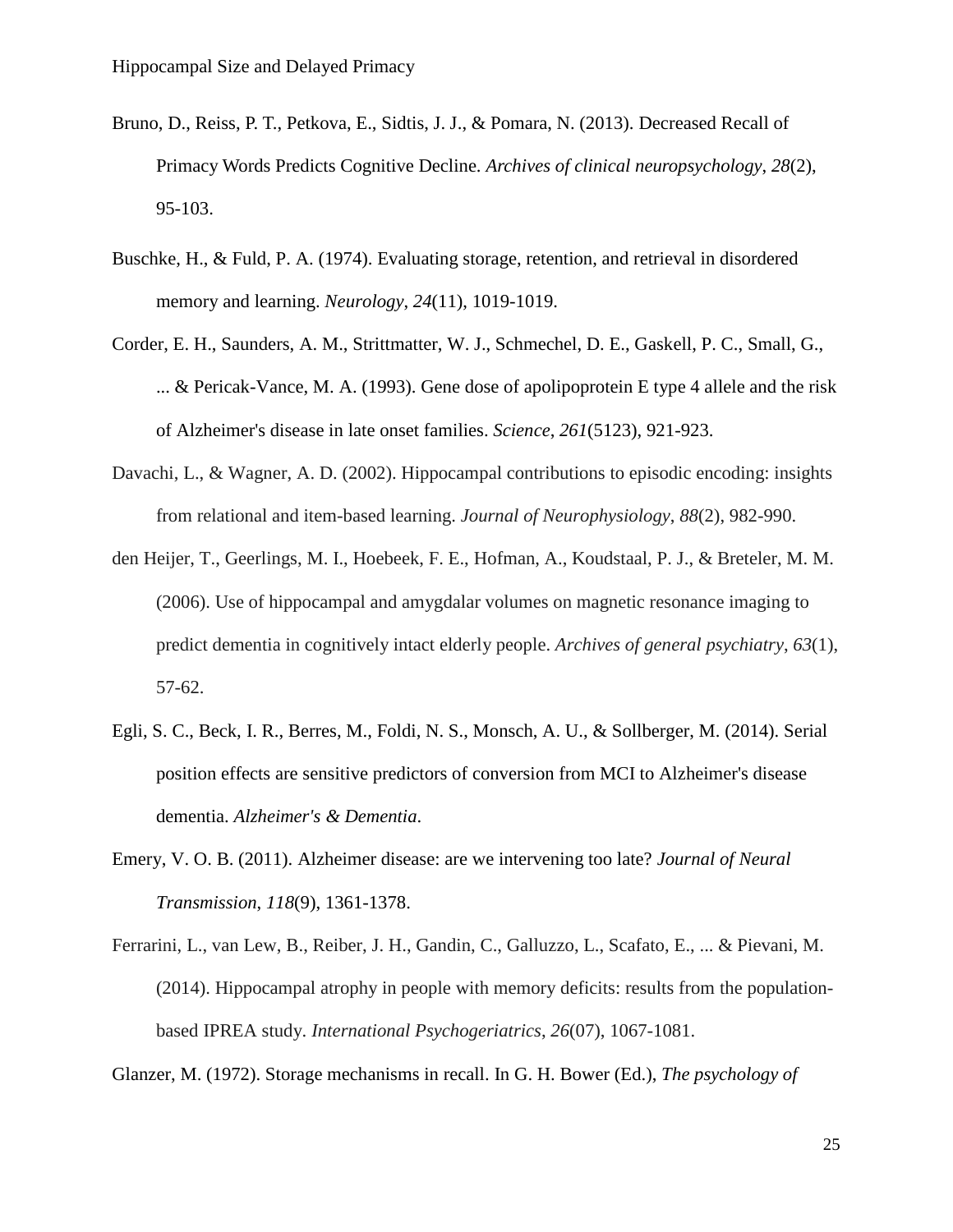*learning and motivation*. New York: Academic Press. Pp. 129-153.

- Glanzer, M., & Cunitz, A. R. (1966). Two storage mechanisms in free recall. *Journal of Verbal Learning and Verbal Behavior*, *5*, 351-360.
- [Gomar,](http://www.ncbi.nlm.nih.gov/pubmed?term=Gomar%20JJ%5BAuthor%5D&cauthor=true&cauthor_uid=21893661) J. J, [Bobes-Bascaran,](http://www.ncbi.nlm.nih.gov/pubmed?term=Bobes-Bascaran%20MT%5BAuthor%5D&cauthor=true&cauthor_uid=21893661) M. T., [Conejero-Goldberg,](http://www.ncbi.nlm.nih.gov/pubmed?term=Conejero-Goldberg%20C%5BAuthor%5D&cauthor=true&cauthor_uid=21893661) C., [Davies,](http://www.ncbi.nlm.nih.gov/pubmed?term=Davies%20P%5BAuthor%5D&cauthor=true&cauthor_uid=21893661) P., & [Goldberg,](http://www.ncbi.nlm.nih.gov/pubmed?term=Goldberg%20TE%5BAuthor%5D&cauthor=true&cauthor_uid=21893661) T. E. (2011). Utility of combinations of biomarkers, cognitive markers, and risk factors to predict conversion from mild cognitive impairment to Alzheimer disease in patients in the Alzheimer's disease neuroimaging initiative. *Archives [of General](http://www.ncbi.nlm.nih.gov/pubmed/21893661) Psychiatry, 68*, 961-969.
- Grothe, M. J., Ewers, M., Krause, B., Heinsen, H., & Teipel, S. J. (2014). Basal forebrain atrophy and cortical amyloid deposition in nondemented elderly subjects. *Alzheimer's & Dementia*.
- Hermann, B. P., Seidenberg, M., Wyler, A., Davies, K., Christeson, J., Moran, M., & Stroup, E. (1996). The effects of human hippocampal resection on the serial position curve. *Cortex, 32*, 323-334.
- Howieson, D. B., Mattek, N., Seeyle, A. M., Dodge, H. H., Wasserman, D., Zitzelberger, T., & Jeffrey, K. (2011). *Journal of Clinical and Experimental Neuropsychology, 33*, 292-299.
- Innocenti, I., Cappa, S. F., Feurra, M., Giovannelli, F., Santarnecchi, E., Bianco, G., Cincotta, M., & Rossi, S. (2013). TMS interference with primacy and recency mechanisms reveals bimodal episodic encoding in the human brain. *Journal of cognitive neuroscience*, *25*(1), 109-116.
- Kim, H. Y. (2013). Statistical notes for clinical researchers: assessing normal distribution (2) using skewness and kurtosis. *Restorative dentistry & endodontics*, *38*(1), 52-54.
- La Rue, A., Hermann, B., Jones, J. J., Johnson, S., Ashtana, S., & Sager, M. A. (2008). Effect of parental family history of Alzheimer's disease on serial position profiles. *Alzheimer's and Dementia, 4*, 285-290.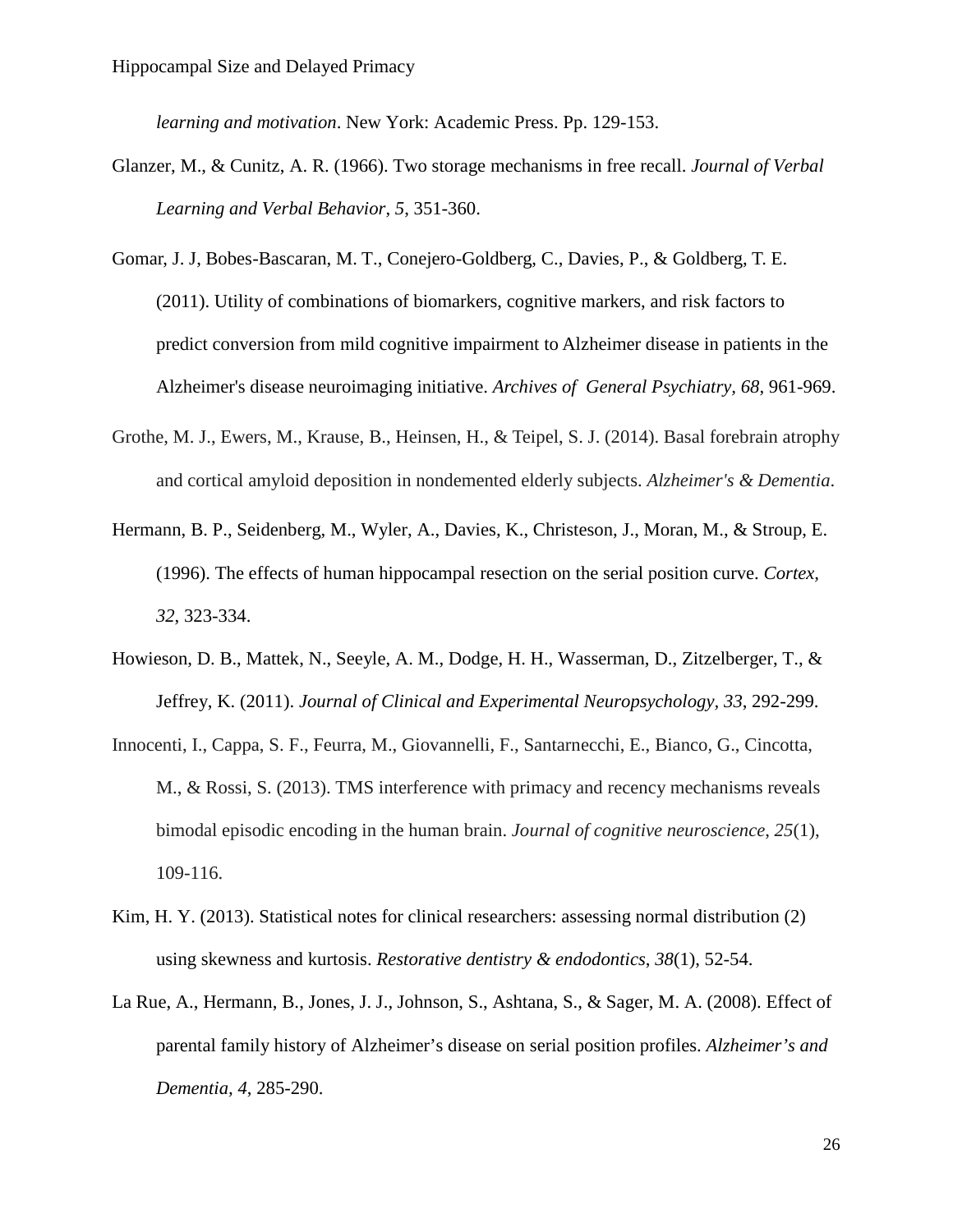- Le Couteur, D. G., Doust, J., Creasey, H., & Brayne, C. (2013). Political drive to screen for predementia: not evidence based and ignores the harms of diagnosis. *BMJ: British Medical Journal*, *347*.
- Martín, M. E., Sasson, Y., Crivelli, L., Roldán Gerschovich, E., Campos, J. A., Calcagno, M. L., ... & Allegri, R. F. (2013). Relevance of the serial position effect in the differential diagnosis of mild cognitive impairment, Alzheimer-type dementia, and normal ageing. *Neurología (English Edition)*, *28*(4), 219-225.
- McGaugh, J.L. (2000). Memory: a century of consolidation. *Science, 287*, 248-251.
- McKhann, G. M., Knopman, D. S., Chertkow, H., Hyman, B. T., Jack Jr, C. R., Kawas, C. H., ... & Phelps, C. H. (2011). The diagnosis of dementia due to Alzheimer's disease: Recommendations from the National Institute on Aging-Alzheimer's Association workgroups on diagnostic guidelines for Alzheimer's disease. *Alzheimer's & Dementia*, *7*(3), 263-269.
- Murdock, B. B. (1962). The serial position effect of free recall. *Journal of Experimental Psychology, 64*, 482-488.
- Osorio, R. S., Pirraglia, E., Gumb, T., Mantua, J., Ayappa, I., Williams, S., ... & de Leon, M. J. (2013). Imaging and Cerebrospinal Fluid Biomarkers in the Search for Alzheimer's Disease Mechanisms. *Neurodegenerative Diseases*,*13*(2-3), 163-165.

Pillai, A., Bruno, D., Sarreal, A. S., Hernando, R. T., Saint-Louis, L. A., Nierenberg, J., Ginsberg, S. D., Pomara, N., Mehta, P. D., Zetterberg, H., Blennow, K., & Buckley, P. F. (2012). Plasma BDNF levels vary in relation to body weight in females. *PLoS One, 7*, e39358.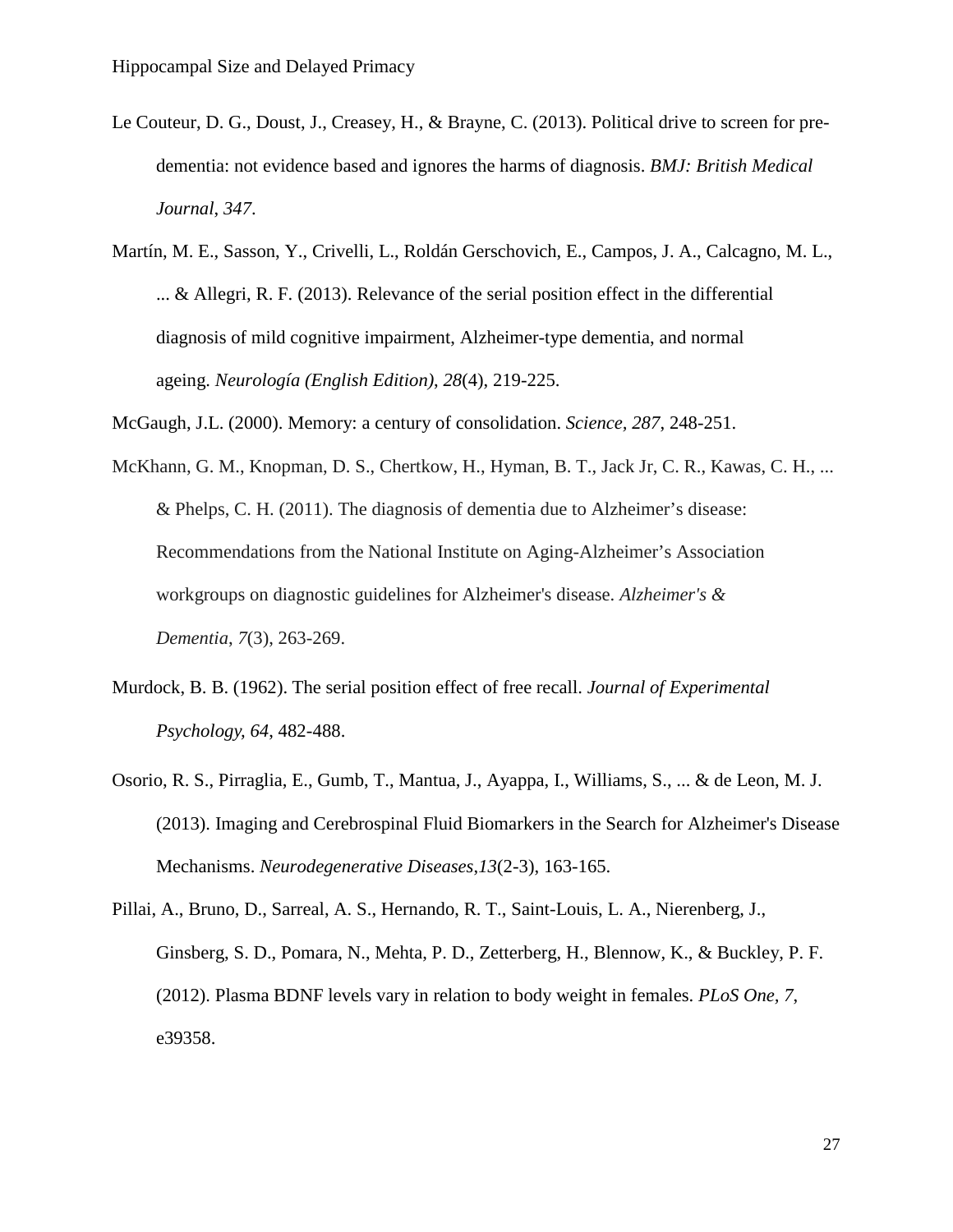- Pomara, N., Bruno, D., Sarreal, A., Hernando, R., Nierenberg, J. J., Petkova, E., Sidtis, J. J., Mehta, P. D., Wisniewski, T.M., Pratico, D., Zetterberg, H. & Blennow, K. (2012). Lower CSF amyloid beta peptides and higher F2-isoprostanes in cognitively intact elderly individuals with major depressive disorder.*The American Journal of Psychiatry, 169*, 523- 530.
- Pomara, N., Facelle, T. M., Roth, A. E., Willoughby, L. M., Greenblatt, D. J., & Sidtis, J. J. (2006). Dose-dependent retrograde facilitation of verbal memory in healthy elderly after acute oral lorazepam administration. *Psychopharmacology*,*185*(4), 487-494.
- Pomara, N., Shao, B., Wisniewski, T., & Mehta, P. D. (1998). Decreases in Plasma Aβ1-40 Levels with Aging in Non-Demented Elderly with ApoE-ε4 Allele.*Neurochemical research*, *23*(12), 1563-1566.
- Pomara, N., Willoughby, L., Wesnes, K., Greenblatt, D. J., & Sidtis, J. J. (2005). Apolipoprotein E ε4 allele and lorazepam effects on memory in high-functioning older adults. *Archives of general psychiatry*, *62*(2), 209-216.
- Rundus, D. (1971). Analysis of rehearsal processes in free recall. *Journal of Experimental Psychology*, *89*, 63-77.
- Rutherford, A. (2012). *ANOVA and ANCOVA: a GLM approach*. John Wiley & Sons.
- Sederberg, P. B., Gauthier, L. V., Terushkin, V., Miller, J. F., Barnathan, J. A., & Kahana, M. J. (2006). Oscillatory correlates of the primacy effect in episodic memory. *NeuroImage*, *32*, 1422-1431.
- [Silverman, J.M.](http://www.ncbi.nlm.nih.gov/pubmed?term=), [Ciresi, G.](http://www.ncbi.nlm.nih.gov/pubmed?term=), [Smith, C.J.](http://www.ncbi.nlm.nih.gov/pubmed?term=), [Marin, D.B.](http://www.ncbi.nlm.nih.gov/pubmed?term=), & [Schnaider-Beeri, M.](http://www.ncbi.nlm.nih.gov/pubmed?term=) (2005). ariability of familial risk of Alzheimer disease across the late life span. *Archives of General Psychiatry, 62*, 565-573.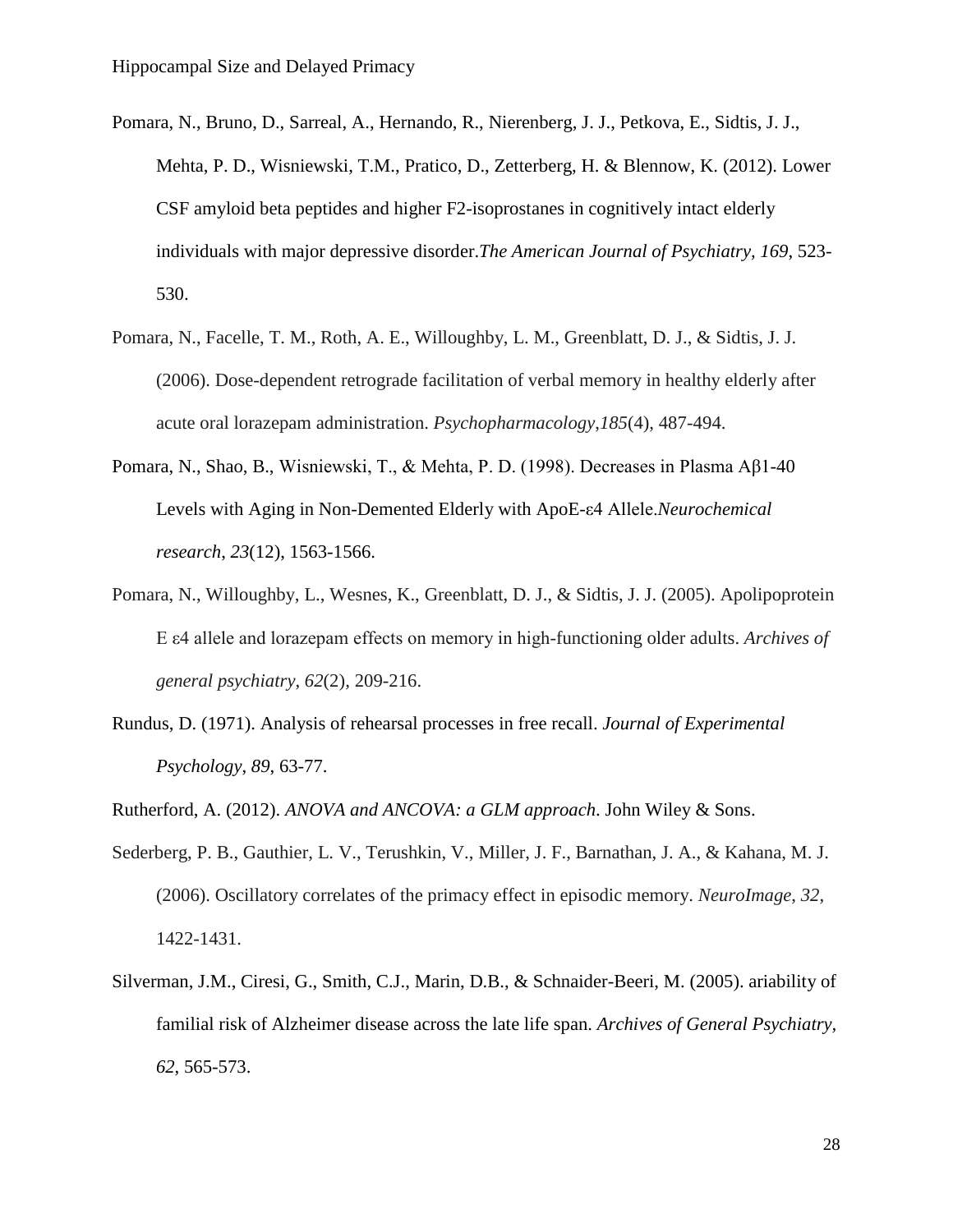- Sperling, R. A., Aisen, P. S., Beckett, L. A., Bennett, D. A., Craft, S., Fagan, A. M., ... & Phelps, C. H. (2011). Toward defining the preclinical stages of Alzheimer's disease: Recommendations from the National Institute on Aging-Alzheimer's Association workgroups on diagnostic guidelines for Alzheimer's disease. *Alzheimer's & Dementia*, *7*(3), 280-292.
- Steiger, J. H. (1980). Tests for comparing elements of a correlation matrix. *Psychological Bulletin, 87*, 245-251.
- Strange, B. A., Otten, L. J., Josephs, O., Rugg, M. D., & Dolan, R. J. (2002). Dissociable human perirhinal, hippocampal, and parahippocampal roles during verbal encoding. *The Journal of Neuroscience*, *22*(2), 523-528.
- Talmi, D., Grady, C. L., Goshen-Gottstein, Y., & Moscovitch, M. (2005). Neuroimaging the Serial Position Curve A Test of Single-Store Versus Dual-Store Models. *Psychological Science*, *16*(9), 716-723.Teipel S, Heinsen H, Amaro E Jr, Grinberg LT, Krause B, Grothe M; Alzheimer's Disease Neuroimaging Initiative. Cholinergic basal forebrain atrophy predicts amyloid burden in Alzheimer's disease. Neurobiol Aging. 2014 Mar;35(3):482-91.
- Tan, L., & Ward, G. (2000). A recency-based account of the primacy effect in free recall. *Journal of Experimental Psychology: Learning, Memory, and Cognition*, *26*(6), 1589.
- Tondelli, M., Wilcock, G. K., Nichelli, P., De Jager, C. A., Jenkinson, M., & Zamboni, G. (2012). Structural MRI changes detectable up to ten years before clinical Alzheimer's disease. *Neurobiology of aging*, *33*(4), 825-e25.
- Van Petten, C. (2004). Relationship between hippocampal volume and memory ability in healthy individuals across the lifespan: review and meta-analysis.*Neuropsychologia*, *42*(10), 1394-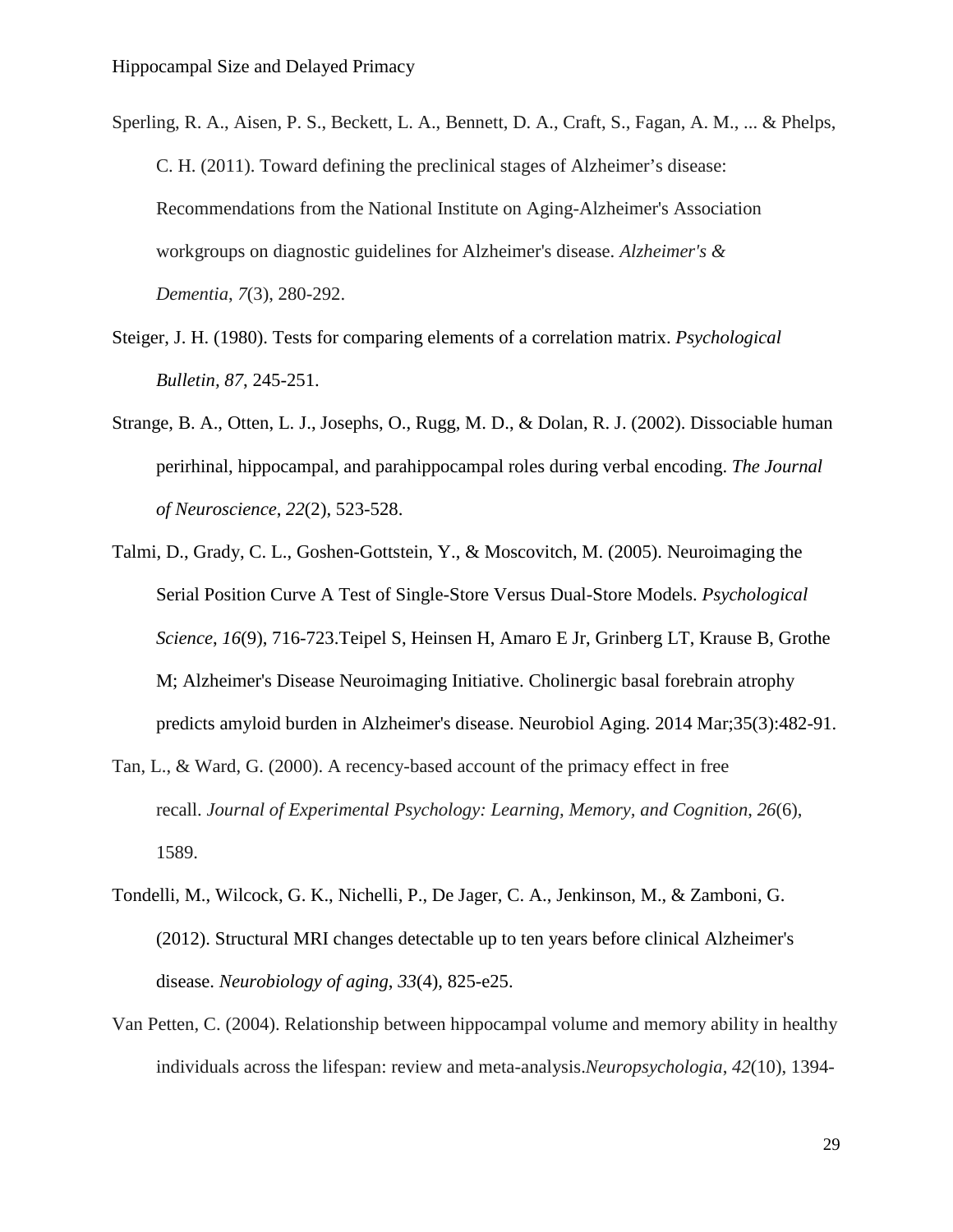1413.

- Wixted, J. T. (2004). The psychology and neuroscience of forgetting. *Annual Review of Psychology, 55*, 235-269.
- Wixted, J., & Cai, D. J. (2013). Memory Consolidation. *The Oxford Handbook of Cognitive Neuroscience, Volume 1: Core Topics*, *1*, 436.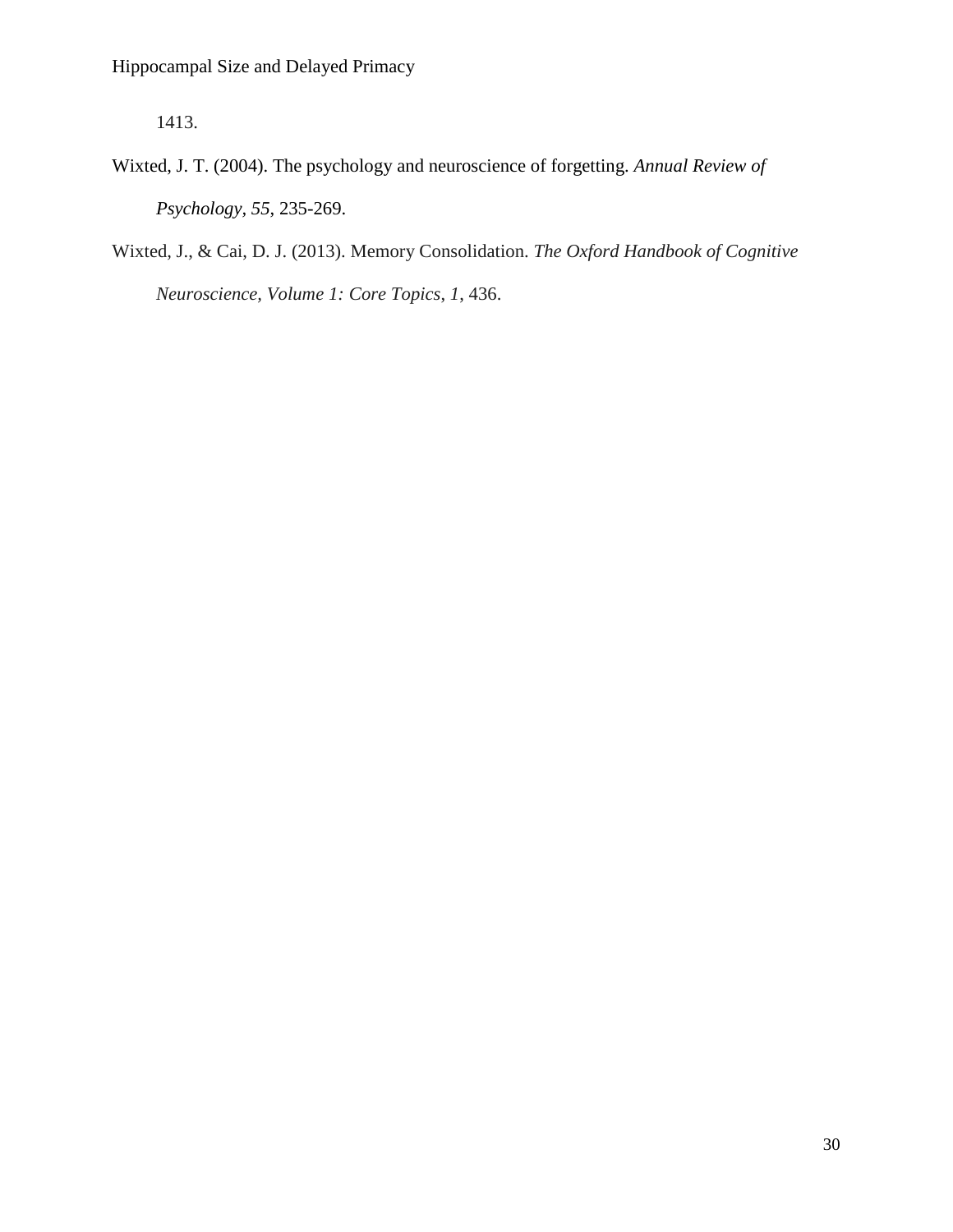Table 1*. Study demographics by cohort: Number of subjects (i.e., N); Age in years (mean and standard deviation, and range); MMSE score (with standard deviation); Gender (proportion of females); Years of Education (with standard deviation); Family history of AD (FHAD, number of cases); and APOE ε4 status (number of cases). T-tests and Fisher's exact tests were used to test for significant differences across groups;* p *values are reported on the far right column.* 

|                        | Cohort 1    | Cohort 2     | $p$ value |  |
|------------------------|-------------|--------------|-----------|--|
| ${\bf N}$              | 53          | 28           |           |  |
| Age                    | 67.68(5.93) | 64.46 (3.78) | 0.004     |  |
|                        | 60-82       | 60-73        |           |  |
| <b>MMSE</b>            | 29.68(0.51) | 29.39 (0.79) | 0.089     |  |
| Gender (females)       | 31 (59%)    | $17(61\%)$   | 1.000     |  |
| Education (years)      | 16.45(2.54) | 15.93(2.40)  | 0.371     |  |
| FHAD (yes)             | 13 (25%)    | 11(39%)      | 0.204     |  |
| $APOE \epsilon4$ (yes) | 10(19%)     | 13 (46%)     | 0.018     |  |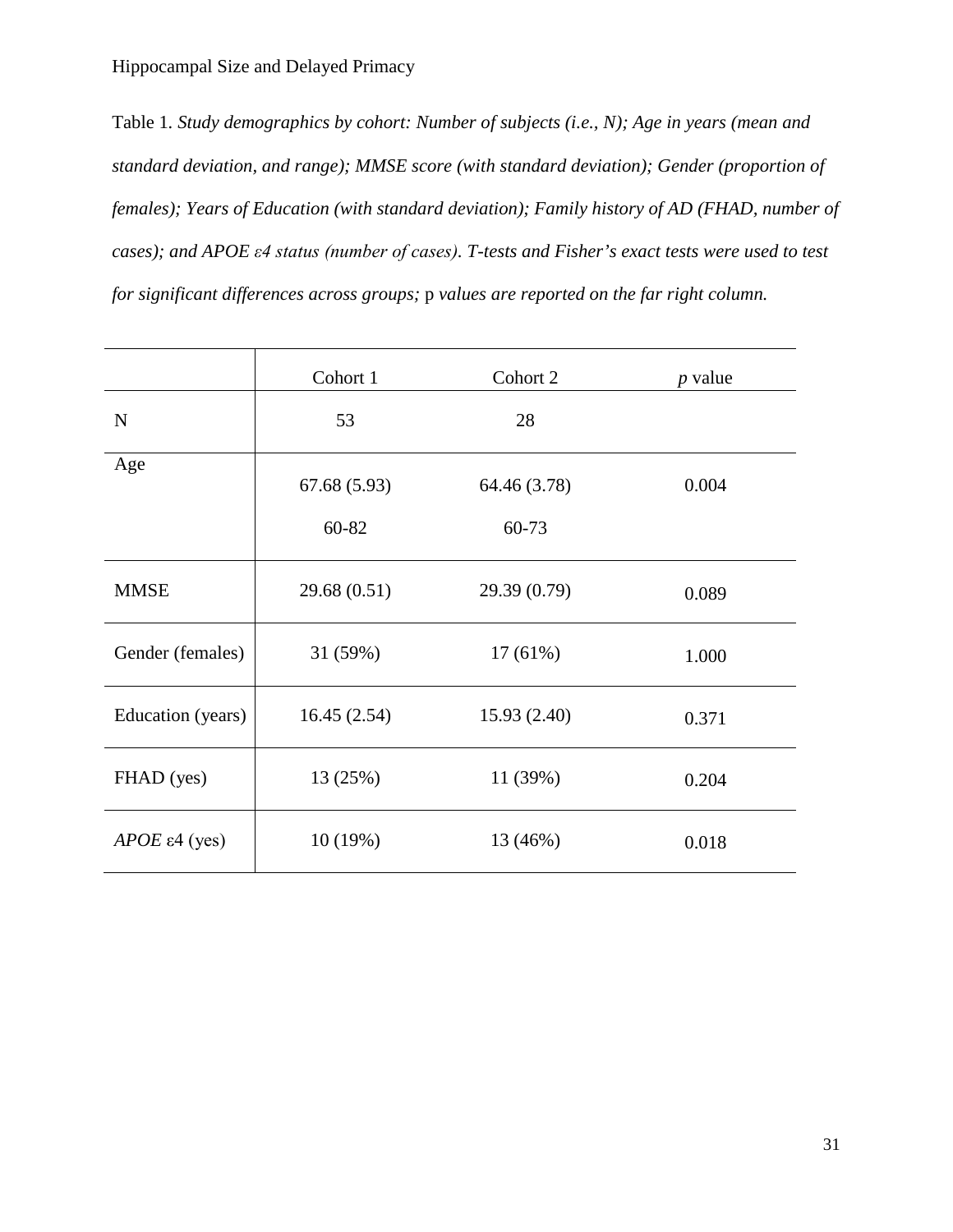Table 2*. Memory performance, dP, dNP and iP (expressed as mean proportion and SD), by cohort. T-tests were used as a test of difference; significance values are reported on the far right column.* 

|     | Cohort 1   | Cohort 2   | <i>p</i> value |
|-----|------------|------------|----------------|
| dP  | 0.64(0.25) | 0.48(0.27) | 0.013          |
| dNP | 0.53(0.21) | 0.45(0.23) | 0.100          |
| iP  | 0.40(0.23) | 0.19(0.16) | < 0.001        |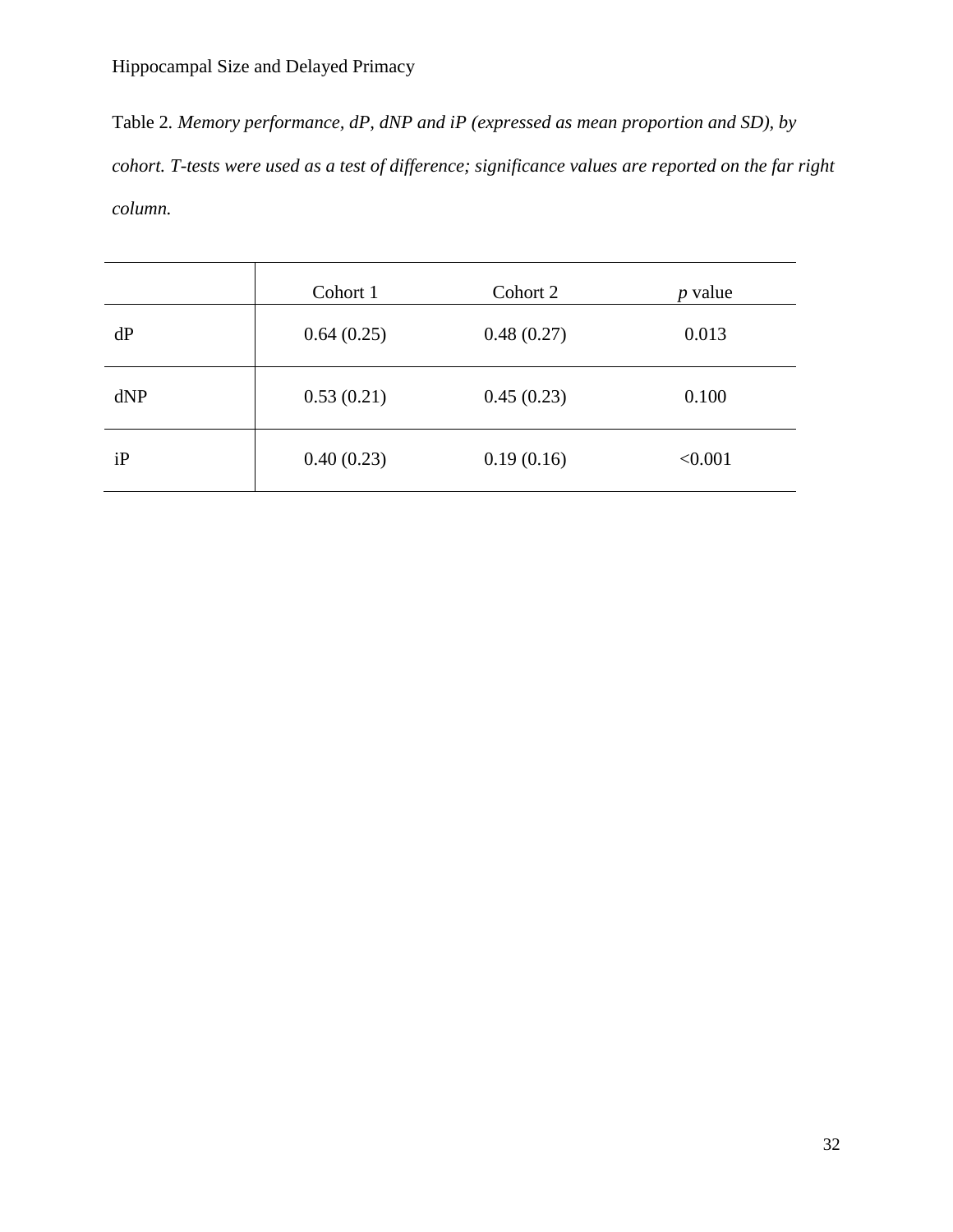|     | Cluster size | Peak t-values | <b>MNI</b> coordinates |                |                                                       |
|-----|--------------|---------------|------------------------|----------------|-------------------------------------------------------|
|     |              |               | $\mathbf X$            | y              | $\mathbf{Z}% ^{T}=\mathbf{Z}^{T}\times\mathbf{Z}^{T}$ |
| iP  | 104          | 4.48          | 16                     | 22             | $-27$                                                 |
|     | 282          | 3.84          | 20                     | 8              | $-14$                                                 |
|     | 65           | 3.78          | $-36$                  | 23             | $-24$                                                 |
|     | 67           | 3.68          | 20                     | $\overline{4}$ | $-6$                                                  |
| dP  | 133          | 4.28          | $-66$                  | $-45$          | $\overline{1}$                                        |
|     | 299          | 3.99          | $-18$                  | $-15$          | $-18$                                                 |
|     | 97           | 3.98          | $-63$                  | $-16$          | $-6$                                                  |
|     | 168          | 3.81          | 21                     | $-18$          | $-17$                                                 |
|     | 66           | 3.80          | 60                     | $-10$          | $-9$                                                  |
|     | 65           | 3.70          | $-44$                  | $-48$          | $-24$                                                 |
|     | 334          | 4.44          | $-57$                  | $-9$           | $-9$                                                  |
| dNP | 367          | 4.15          | $-50$                  | 9              | $\overline{4}$                                        |
|     |              | 4.01          | $-44$                  | 11             | $-3$                                                  |
|     |              | 3.31          | $-38$                  | 15             | $\overline{3}$                                        |
|     | 53           | 4.10          | $-33$                  | $-81$          | 10                                                    |
|     | 120          | 4.05          | 44                     | 6              | 34                                                    |
|     | 102          | 4.02          | $-40$                  | 14             | $-44$                                                 |
|     | 159          | 3.92          | $-40$                  | $-1$           | 48                                                    |
|     |              | 3.58          | $-30$                  | $-3$           | 51                                                    |
|     | 93           | 3.89          | $-40$                  | 9              | 22                                                    |
|     |              | 3.52          | $-45$                  | 14             | 30                                                    |
|     | 552          | 3.79          | $-21$                  | $-4$           | $-15$                                                 |
|     |              | 3.66          | $-20$                  | $\mathfrak{S}$ | $-30$                                                 |
|     | 230          | 3.77          | 60                     | $-4$           | $-14$                                                 |
|     |              | 3.49          | 54                     | $-4$           | $-24$                                                 |
|     |              | 3.43          | 56                     | $-12$          | $-20$                                                 |
|     | 64           | 3.54          | $-38$                  | 23             | $-14$                                                 |
|     |              | 3.40          | $-40$                  | 23             | $-21$                                                 |

Table 3*. Coordinates for significant clusters in the voxel-wise analyses by iP, dP and dNP.*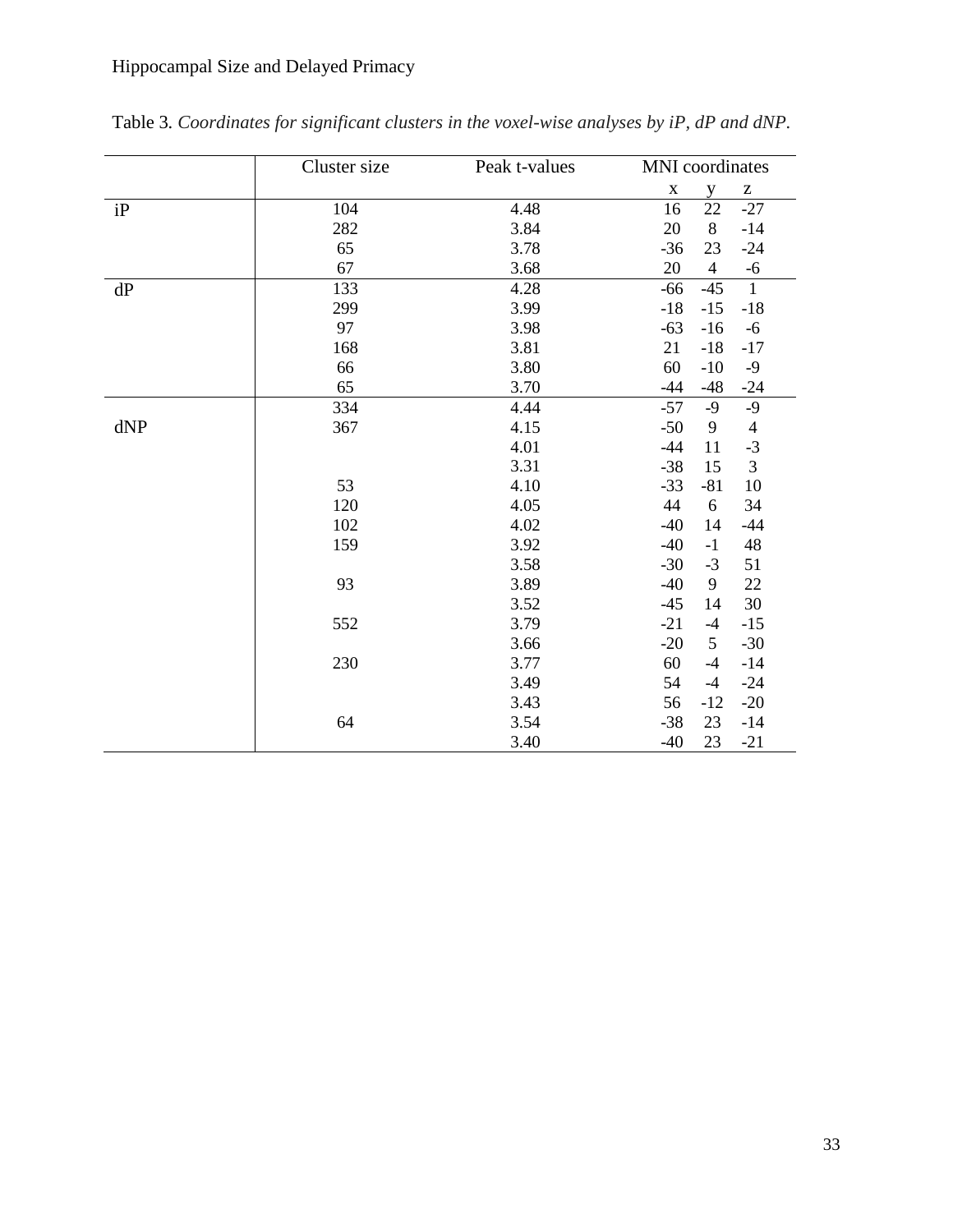Figure 1. Illustration of the automated volumetry approach used to extract hippocampal volumes for each subject.

Figure 2. Hippocampal ROIs in MNI space.

Figure 3. Scatterplot of the relationship between hippocampal gray matter volume (unstandardized residuals obtained by controlling for Model 1 variables) on the X-axis, and memory performance (expressed as a proportion) on the Y-axis.  $dP =$  delayed primacy performance;  $dNP =$  delayed non-primacy performance;  $iP =$  immediate primacy performance.

Figure 4. Voxel-based analyses of the associations between different types of memory performance and regional gray matter volumes. Effects of delayed primacy, delayed nonprimacy, and immediate primacy performance on regional gray matter volume are shown on representative coronal sections through the MNI space template that was used for highdimensional spatial normalization. Statistical threshold was set to  $p < 0.001$ , uncorrected, with a minimum cluster extension threshold of 50 continuous voxels. Numbers in blue indicate ycoordinates of MNI space. Effects corresponding to the hippocampus and surrounding structures of the medial temporal lobe are seen on coronal slices with MNI y-coordinates -6, -12, and -16.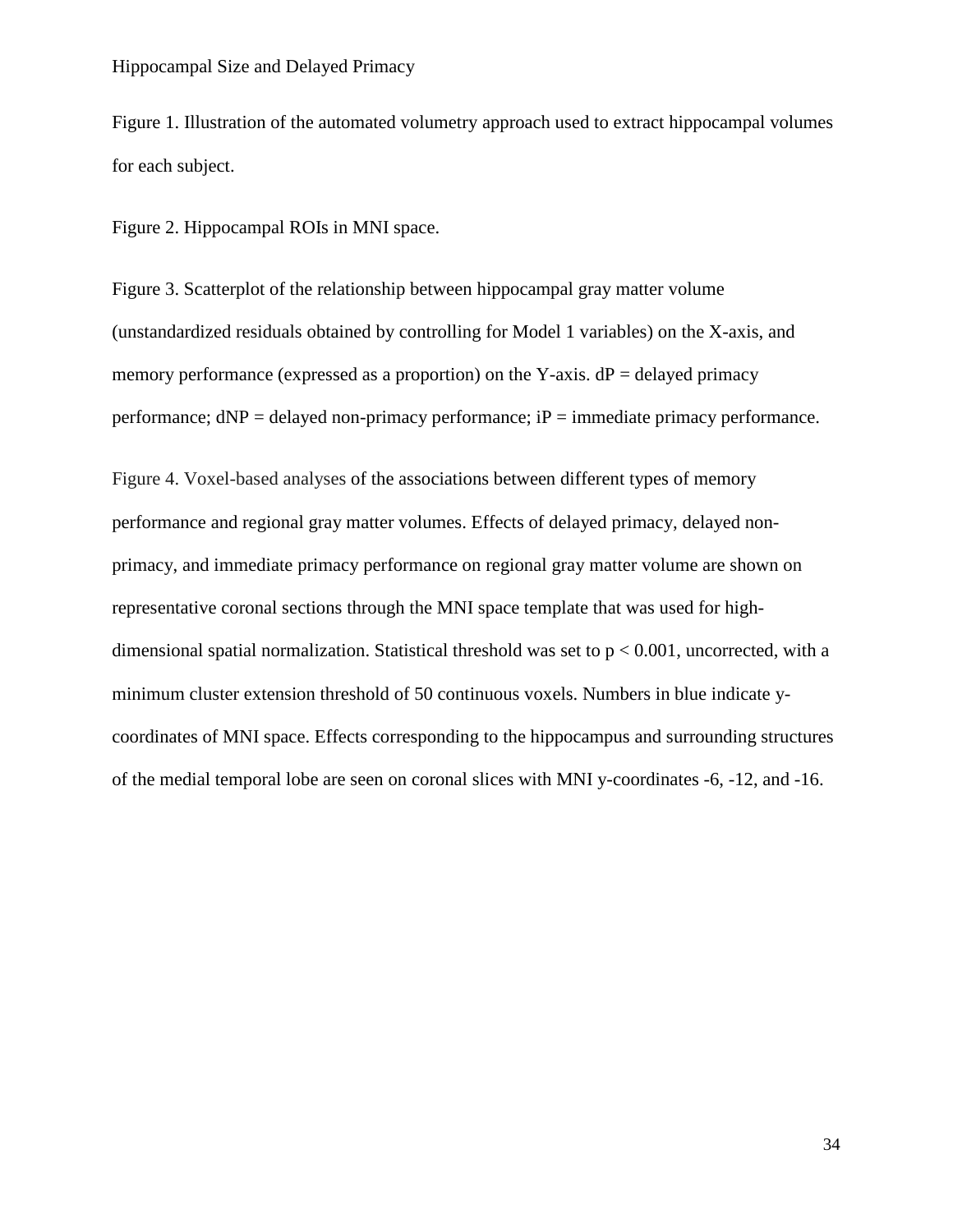

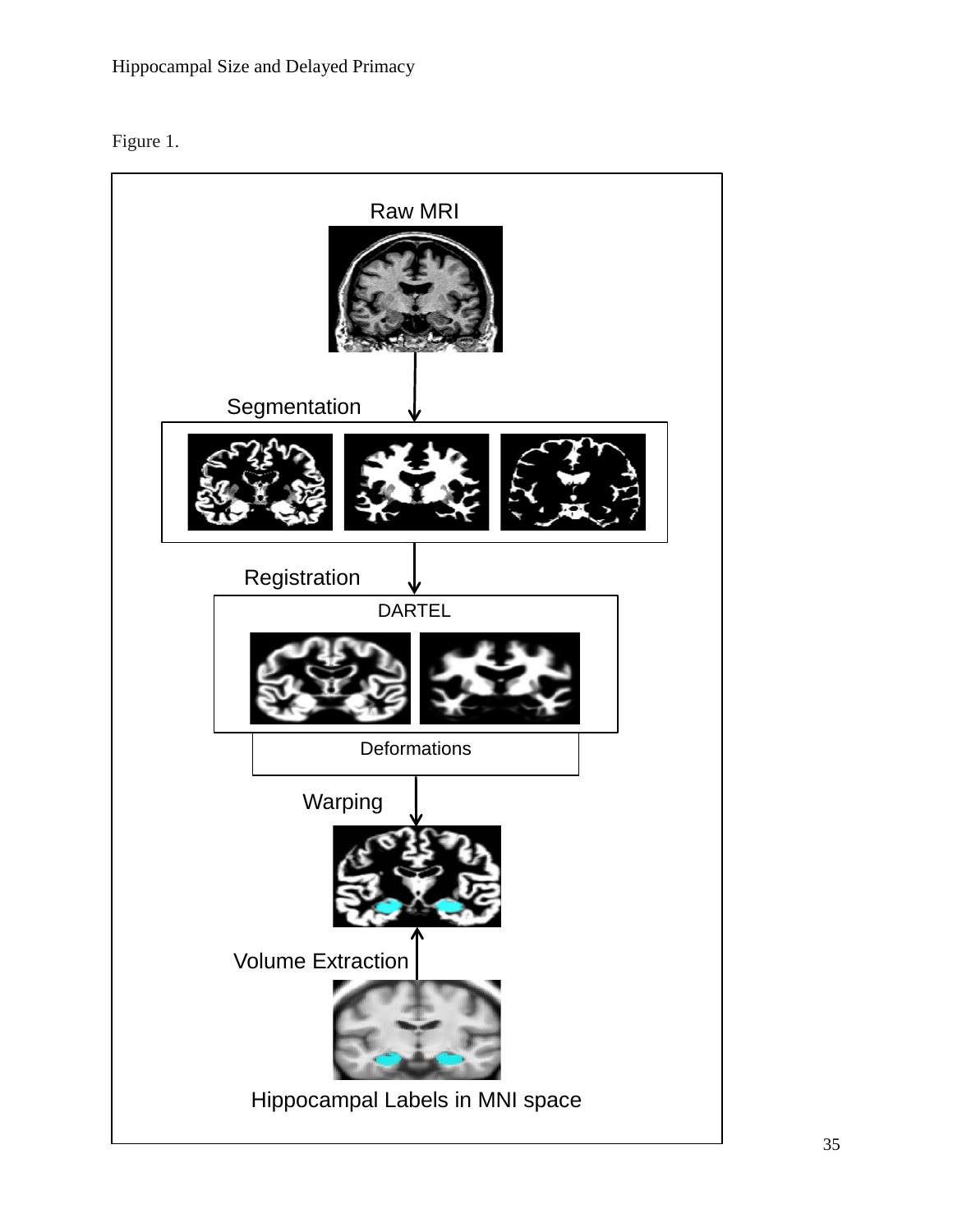# Figure 2.

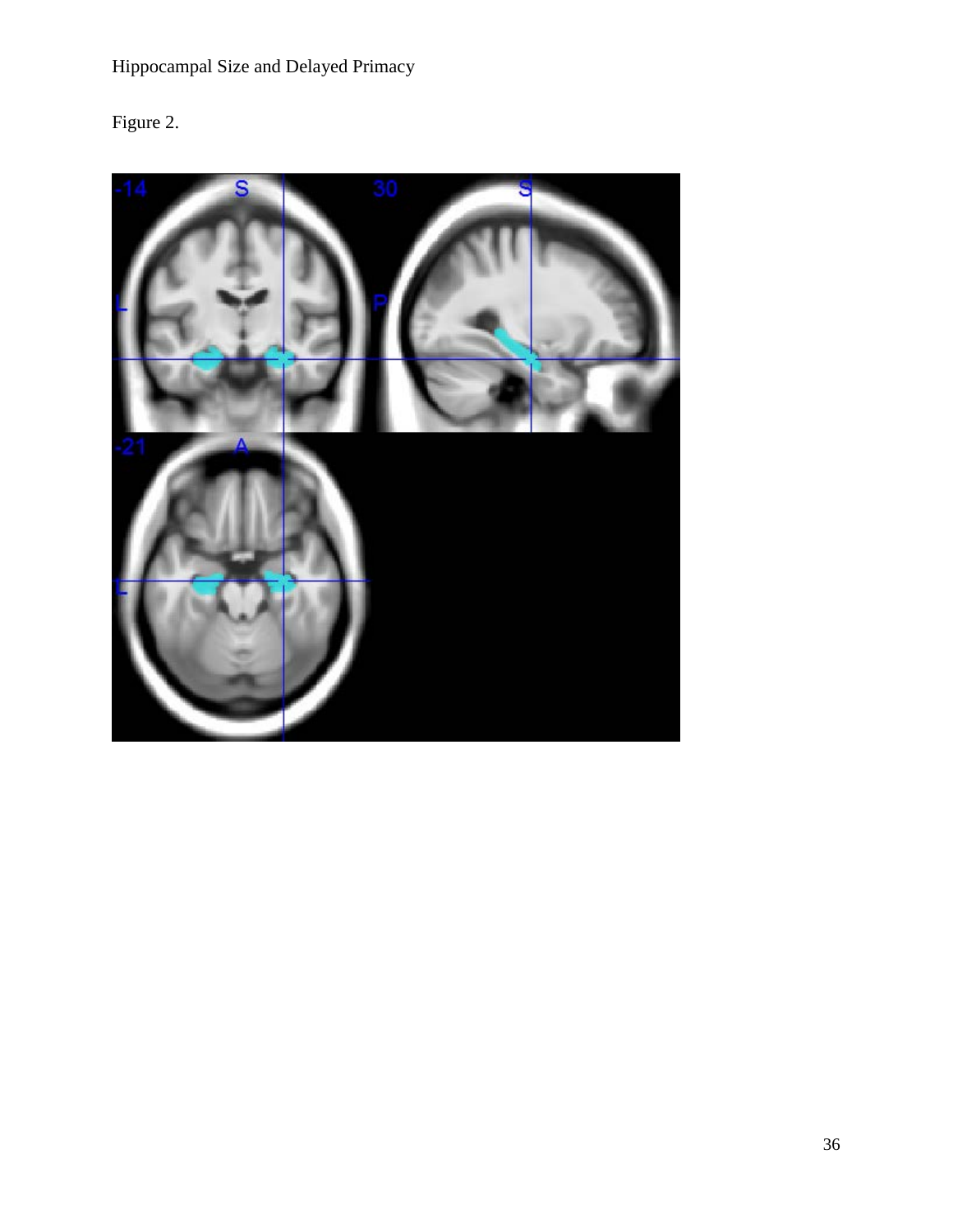